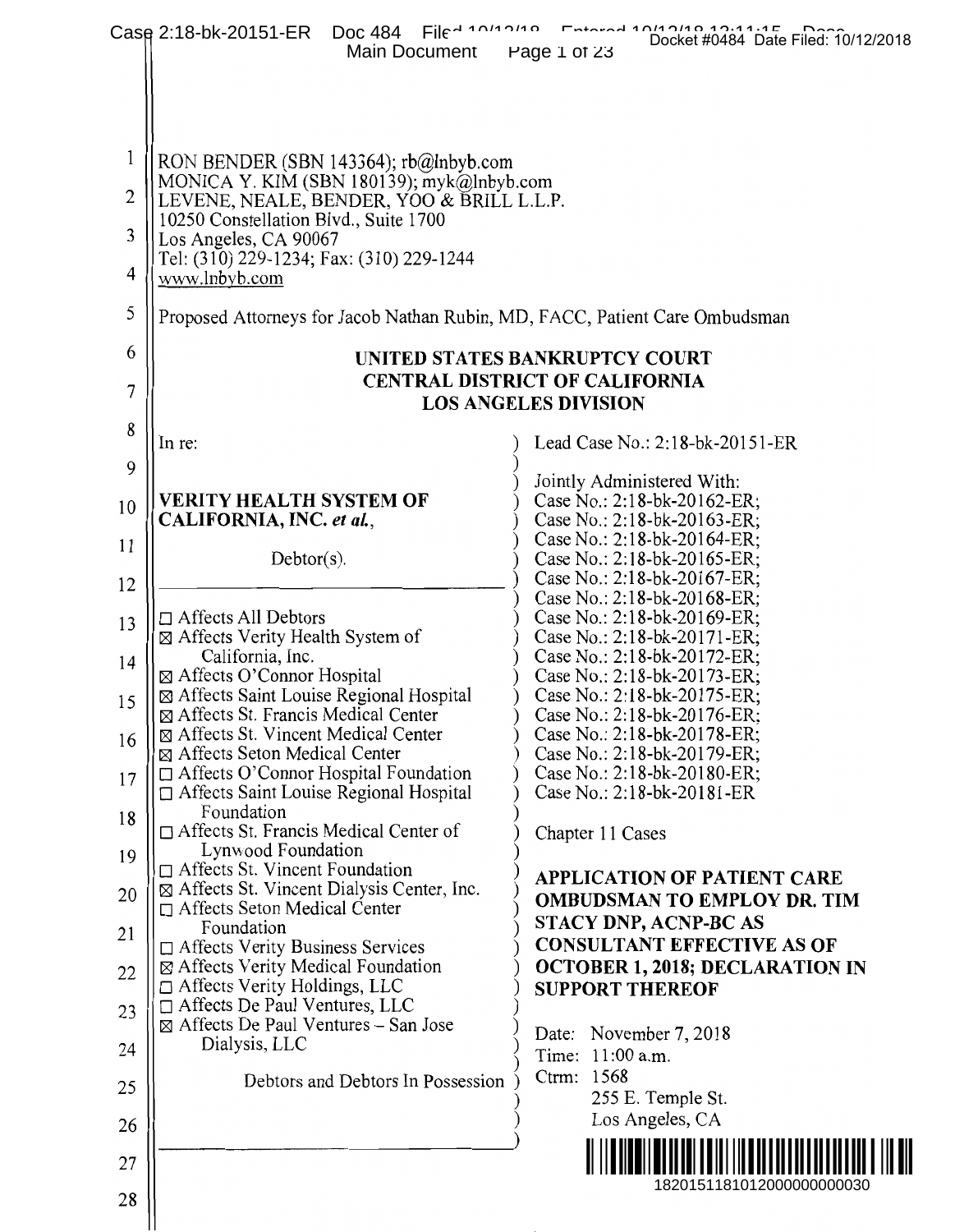#### Case 2:18-bk-20151-ER Doc 484 Filed 10/12/18 Entered 10/12/18 13:11:15 Desc Main Document Page 2 of 23

1 Jacob Nathan Rubin, MD, FAAC, the Patient Care Ombudsman ("PCO") appointed under  $\overline{2}$ Section 333 of the Bankruptcy Code in the above-referenced chapter 11 bankruptcy cases of the 3 affected debtors and debtors in possession (collectively, "Debtors"), hereby submits his application  $\overline{4}$ ("Application") for Court approval of his employment of Dr. Tim Stacy DNP, ACNP-BC ("Dr. 5 Stacy") as a consultant, at the expense of the Debtors' estates, with compensation determined and 6 paid pursuant to 11 U.S.C. § 330 and orders of this Court, effective as of October 3, 2018, the date  $\overline{7}$ of the Notice and Application by the Office of the United States Trustee ("UST") of and for the 8 appointment of Jacob Nathan Rubin, MD, FAAC as the PCO in the Debtors' cases. In support of 9 this Application, the PCO hereby alleges as follows:

10

А.

# Brief Description Of The Debtors And Their Businesses.

11 The Debtors filed voluntary petitions for relief under Chapter 11 of the Bankruptcy Code on 12 August 31, 2018 ("Petition Date"). The Debtors' cases are being jointly-administered with the 13 Chapter 11 bankruptcy cases filed by their affiliated entities under the lead case of Debtor Verity 14 Health System of California, Inc. ("VHS"). Following the Petition Date, all of the Debtors continue 15 to operate their businesses and manage their affairs as debtors-in-possession pursuant to Section 16 1107 and 1108 of the Bankruptcy Code.

 $17$ According to the Debtors, VHS, a California nonprofit purchase benefit corporation, is the 18 sole corporate member of the following five Debtor California nonprofit public benefit corporations 19 that operate six acute care hospitals, O'Connor Hospital, Saint Louise Regional Hospital, St. 20 Francis Medical Center, St. Vincent Medical Center, Seton Medical Center, and Seton Medical 21 Center Coastside (collectively, "Hospitals") and other facilities in the state of California. Seton 22 Medical Center and Seton Medical Center Coastside operate under one consolidated acute care 23 license.

24 VHS, the Hospitals, and their affiliated entities operate as a nonprofit health care system in 25 the state of California, with approximately 1,680 inpatient beds, six active emergency rooms, a trauma center, and a host of medical specialties, including tertiary and quaternary care. In 2017, the 26 Hospitals provided medical services to over 50,000 patients and approximately 480,000 outpatients. 27 28 As of the Petition Date, the Debtors had approximately 850 inpatients.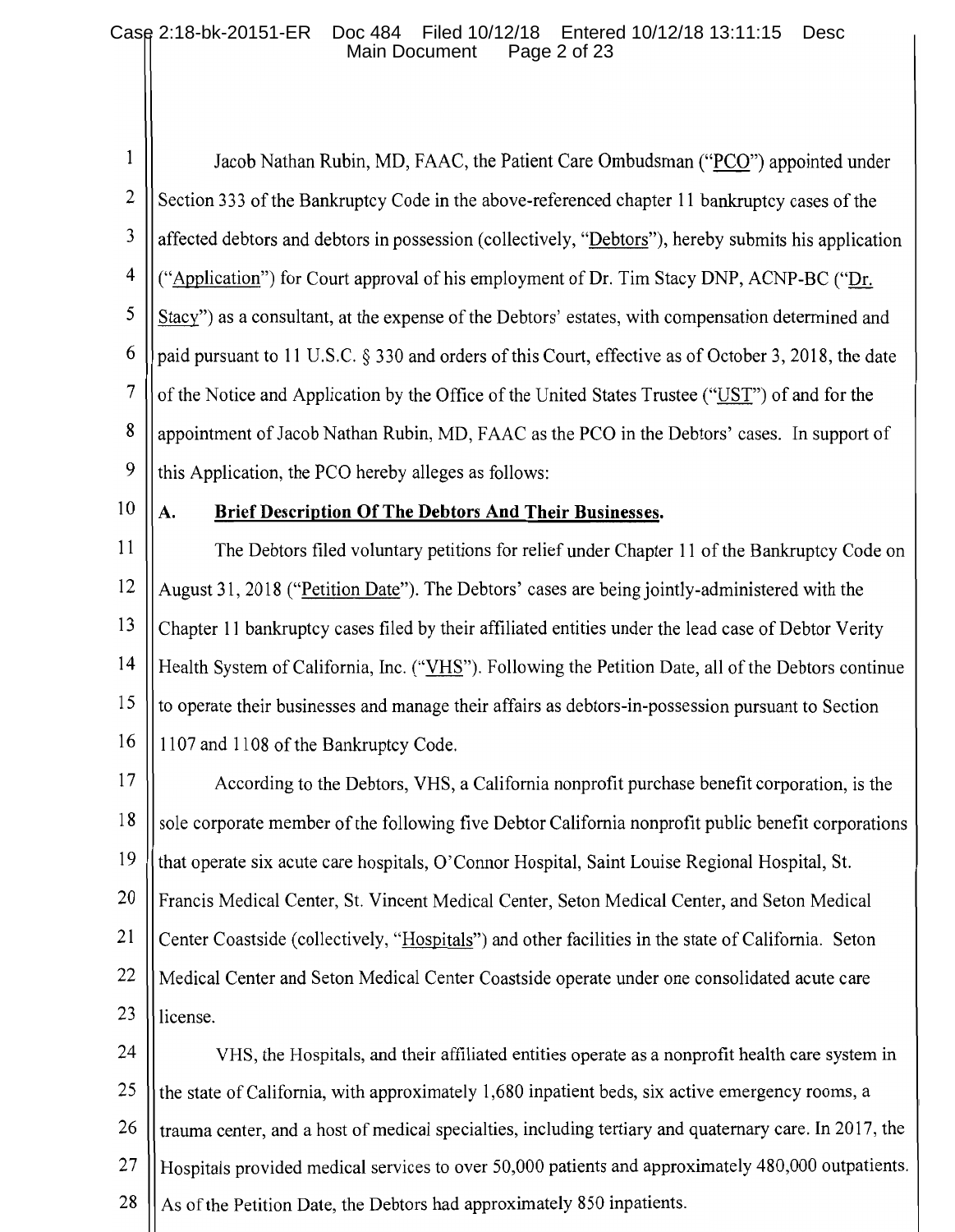#### Case 2:18-bk-20151-ER Doc 484 Filed 10/12/18 Entered 10/12/18 13:11:15 **Desc** Main Document Page 3 of 23

 $\mathbf{1}$ Each of the affected Debtors operates one or more of the Hospitals and/or other medical  $\overline{2}$ facilities providing care and services to patients. As a result, each of the Debtors qualifies as a 3 "health care business" as that term is defined in Bankruptcy Code  $\S$  101(27)(A). Under the  $\overline{4}$ Bankruptcy Abuse Prevention and Consumer Protection Act of 2005, a patient care ombudsman 5 must be appointed in the bankruptcy of a "health care business" to ensure that the medical care 6 provided to patients is not declining or being materially compromised during the bankruptcy.  $\overline{7}$ Accordingly, on September 24, 2018, the Debtors and the UST entered into a "Stipulation For" 8 Order Directing The Appointment Of A Patient Care Ombudsman Pursuant to 11 U.S.C. § 333" 9 [docket no. 267] agreeing to the appointment of a PCO in the Debtors' cases. This Stipulation was 10 approved by an order of the Court entered on September 25, 2018 [docket no. 283].

11

 $\mathbf{R}$ .

# Appointment Of Jacob Nathan Rubin, MD, FAAC As PCO.

12 Following extensive due diligence and interviews by UST and based on his highly regarded 13 credentials and substantial experience as a licensed medical doctor and in hospital operations and 14 management spanning over 30 years, on October 3, 2018, the UST filed its "Notice Of Appointment" 15 Of A Patient Care Ombudsman" [docket no. 389], and "Application For Order Approving The 16 Appointment Of Patient Care Ombudsman" [docket no. 390] ("PCO Application") pursuant to 17 which the UST appointed Jacob Nathan Rubin, MD, FAAC, to serve as the PCO in the Debtors' 18 cases.

#### 19 On October  $\mathcal{Q}$ , 2018, the Court entered its order approving the PCO Application [docket no. 20  $430$ ).

#### 21  $C_{\bullet}$ The PCO's Need And Request To Employ Dr. Tim Stacy DNP, ACNP-BC And His 22 **Qualifications.**

23 The PCO is an individual, and not a business with employees. With less than sixty (60) days 24 to submit his initial report to the Court as to the quality of patient care provided to the thousands of 25 patients at the Debtors' six (6) active acute care hospitals with emergency rooms, a trauma center, 26 and a host of medical specialty clinics, centers and facilities, the PCO immediately requires the 27 assistance of Dr. Stacy to adequately, efficiently and timely discharge his duties and submit his reports to the Court. In addition to reviewing a variety of hospital and patient records, reports and 28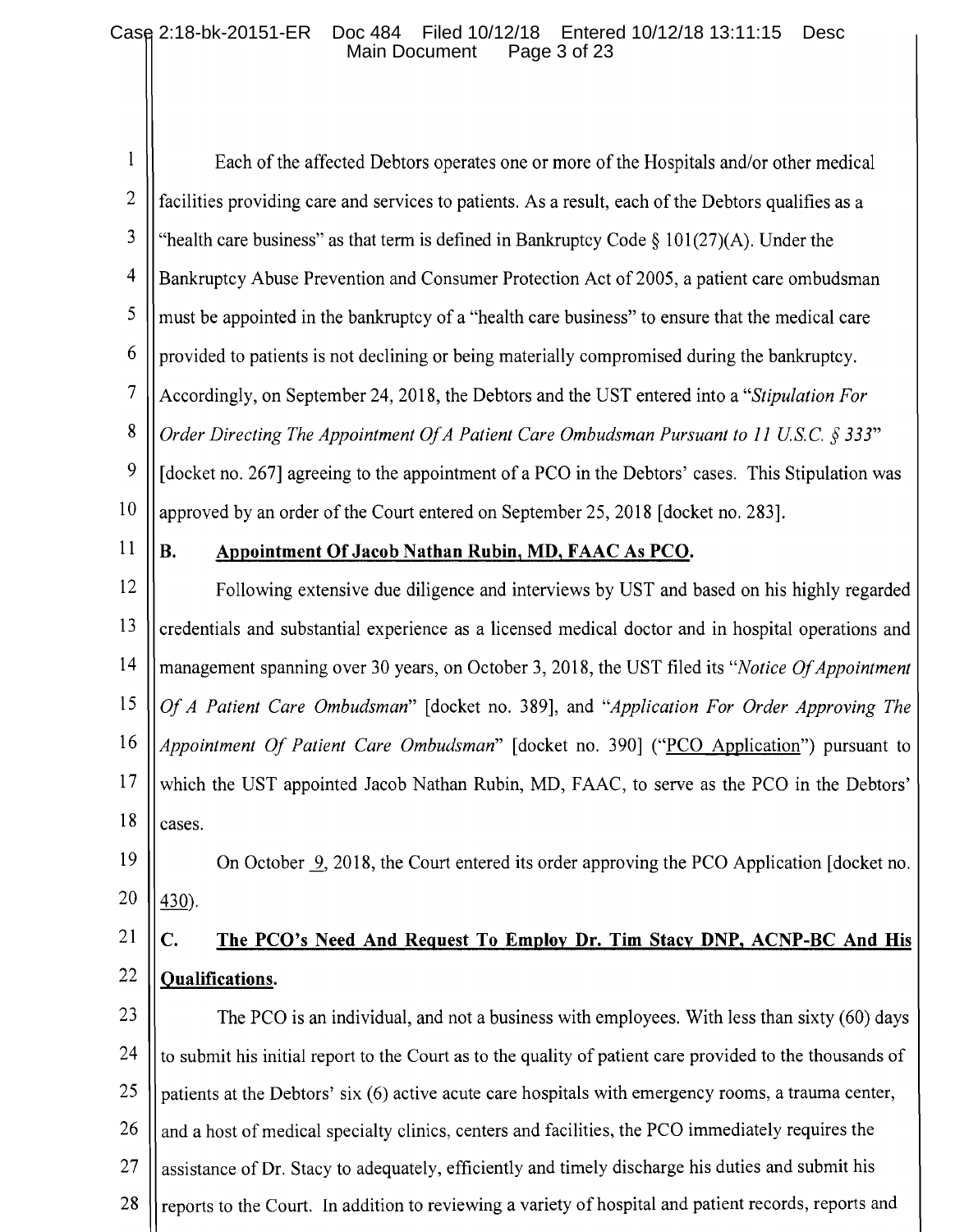## Case 2:18-bk-20151-ER Doc 484 Filed 10/12/18 Entered 10/12/18 13:11:15 Desc<br>Main Document Page 4 of 23 Main Document

1 related information, the PCO intends to, among other things, tour all of the facilities and review the  $\overline{2}$ ER, OR, ICU, medical and surgical floors, lab, pharmacy, radiology, and dietary services, and  $\overline{3}$ speak to Chief of Staff, key members of senior management, Board of Directors and/or executive  $\overline{4}$ committees and certain patients and employees. In short, there is a lot of tasks for the PCO to 5 perform in a short span of time and immediate assistance is needed from Dr. Stacy to fulfill such 6 tasks.

 $\overline{7}$ Annexed hereto is the Declaration of Dr. Stacy, and his curriculum vitae is attached as 8 **Exhibit 1** to his Declaration. As set forth therein, Dr. Stacy is highly qualified to assist and 9 facilitate the PCO in timely and competently carrying out his duties, and will streamline the PCO's 10 ability to focus on patient care issues. As set forth in his curriculum vitae, Dr. Stacy is a licensed 11 doctor of clinical practice, a Board certified acute care nurse practitioner, and also a clinical 12 professor at UCLA. Based on Dr. Stacy qualifications and experience, his participation and 13 engagement will significantly enhance the PCO's ability and success in focusing and addressing  $14$ patient care issues at the Debtors' hospitals and facilities.

15 Bankruptcy courts, including courts in this District, routinely authorize patient care 16 ombudsmen to retain professionals. See, e.g., In re Plaza Healthcare LLC, et al., (Bankr. C.D. Cal. 17 Case No. 8:14-bk-11335-CB); In re Synergy Hematology-Oncology Med. Assocs., 433 B.R. 316, 18 318 (Bankr. C.D. Cal. 2009) (holding a PCO could employ counsel to assist in a health care 19 bankruptcy case); In re Fairfax MRI Ctr., (Bankr. C.D. Cal. Case No. 2:07-bk-17992 ER); In re 20 Ehab A. Mohamed Medical Corp., Inc., (Bankr. C.D. Cal. Case No. 8:08-bk-18104 GM); In re 21 Kenneth Lawenda OD, (Bankr. C.D. Cal Case No. 2:08-bk-10796-RN); Robert W. Hunt, A Medical 22 Corp., (Bankr. C.D. Cal. Case No.: Case 2:11-bk-58228-ER); Michael M. Kamrava, (Bankr. C.D. 23 Cal. Case No. 2:11-bk-62013-TD); In re Renaissance Surgical Arts At. Newport Harbor, LLC, 24 (Bankr. C.D. Cal. Case No. 8:11-bk-19749-SC); In re Huntington Pointe Surgery Center LLC, 25 (Bankr. C.D. Cal. Case No. 8:08-BK-14237-RK); In re Pacifica of the Valley Corp., (Bankr. C.D. 26 Cal. Case No. 1:09-bk-11678-MT); In re Glen Robert Justice & Jane Grace Justice, (Bankr. C.D. Cal. Case No. 8:11-bk-26252-CB); In re OC Neonatal Group Inc., (Bankr. C.D. Cal. Case No. 27 8:11-bk-25202-MW); In re Mendocino Coast Health Care District, (Bankr. N.D. Cal. Case No. 28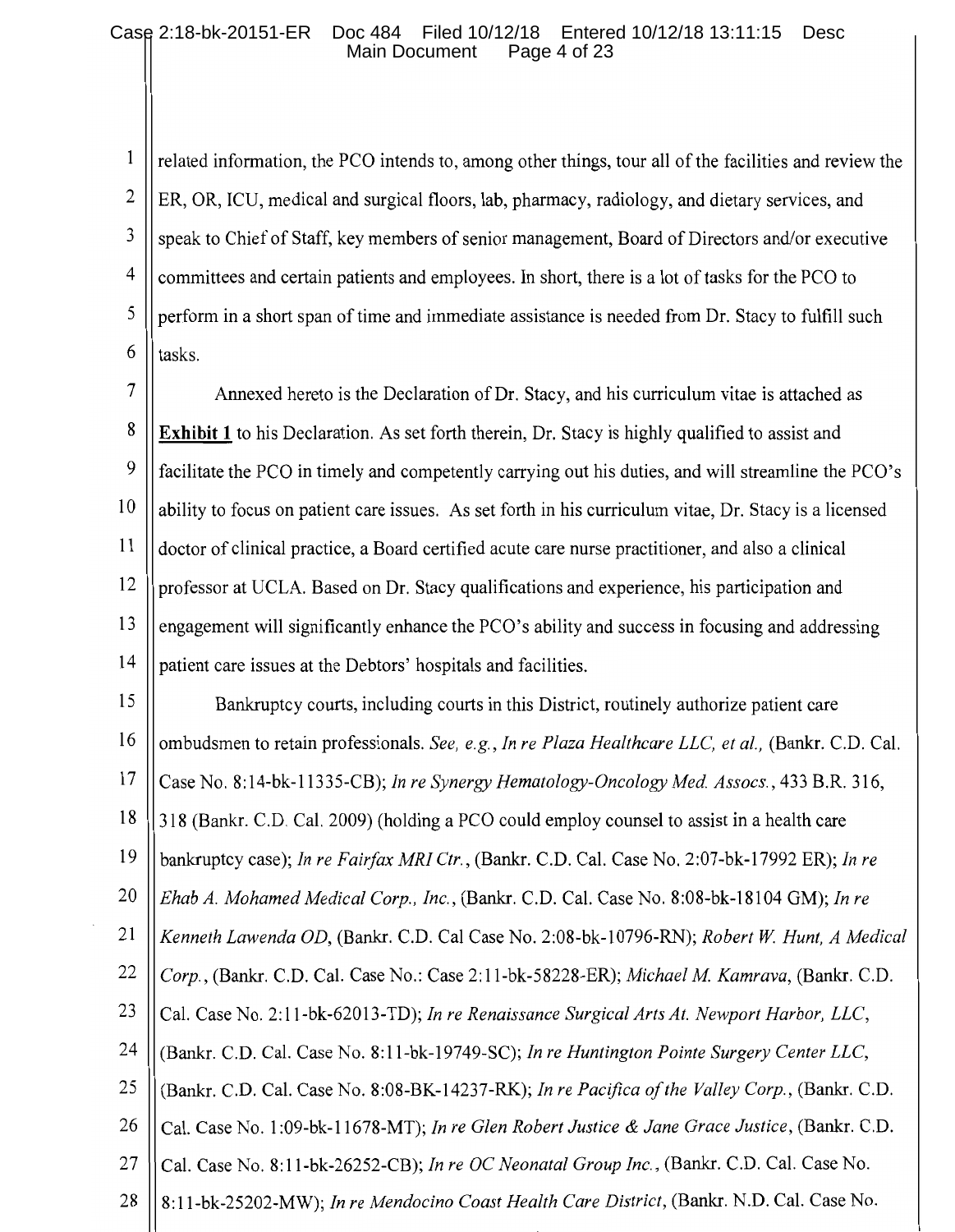#### Case 2:18-bk-20151-ER Doc 484 Filed 10/12/18 Entered 10/12/18 13:11:15 Desc Main Document Page 5 of 23

 $\mathbf{1}$ 1:12-bk-12753-AJ); In re Florence Hospital at Anthem, (Bankr. D. Ariz. Case Nos. 13-03201- $\overline{2}$ BMW and Case No. 2:18-bk-04537-BMW); In re Gilbert Hospital, LLC, (Bankr. D. Ariz. Case 3 No.14-bk 01451-MCW and Case No. 4:18-bk-04557-BMW); In Re Primecare Nevada Inc. dba  $\overline{4}$ Nye Regional Medical Center, (Bankr. D. Nev. Case No.: 13-BK20348); In re Community 5 Healthcare of Douglas, Inc., (Bankr. D. Ariz. Case No. 4:13-BK01738-BMW); see also 3 Collier 6 on Bankruptcy, 1 333.05 [1], at 333-01 (15th ed. rev. 2006) ("If the healthcare business is large or 7 complicated, the ombudsman could be expected to retain professionals to assist in the discharge of 8 the ombudsman's duties.").

9 A patient care ombudsman's duties differ substantially from the interests of any of 10 the parties in interest, such as the debtor or a committee of creditors. Consequently, a patient care 11 ombudsman should not be required to rely on counsel for the Debtor or a committee for legal 12 advice or legal services in carrying out the duties of ombudsman. Thus, in an appropriate case, it is 13 important that a patient care ombudsman have separate legal counsel to advise on the duties under  $\delta$ 14 333 and to assist in presentations to the Court pursuant to the statutory requirements. See Synergy, 15 433 B.R. at 319; see also, In re Renaissance Hosp.-- Grand Prairie, Inc., 399 B.R. 442, 448 16 (Bankr, N.D. Tex. 2008) ("As it is doubtful that every suitable candidate for the ombudsman role 17 will possess not only the qualifications necessary to 'monitor the quality of patient care' but also 18 the expertise necessary to prepare legal documents and appear in court, it seems clear that Congress 19 must have anticipated that an ombudsman would, on occasion, have to have the assistance of 20 counsel.")

21

#### D. Dr. Stacy's Disinterestedness And Compensation.

22 **Disinterestedness**. As set forth in the annexed Declaration of Dr. Stacy, to the best of his 23 knowledge, other than as set forth therein, Dr. Stacy does not hold or represent any interest adverse 24 to the Debtors or the Debtors' estates, and Dr. Stacy is a "disinterested person" as that term is 25 defined in Section 101(14) of the Bankruptcy Code. Also, other than as set forth in the annexed 26 Declaration of Dr. Stacy, to the best of his knowledge, Dr. Stacy has no prior connection with the 27 Debtors or their estates, the UST or any person employed by the UST. 28

Dr. Stacy is not a creditor, an equity security holder or an insider of the Debtors.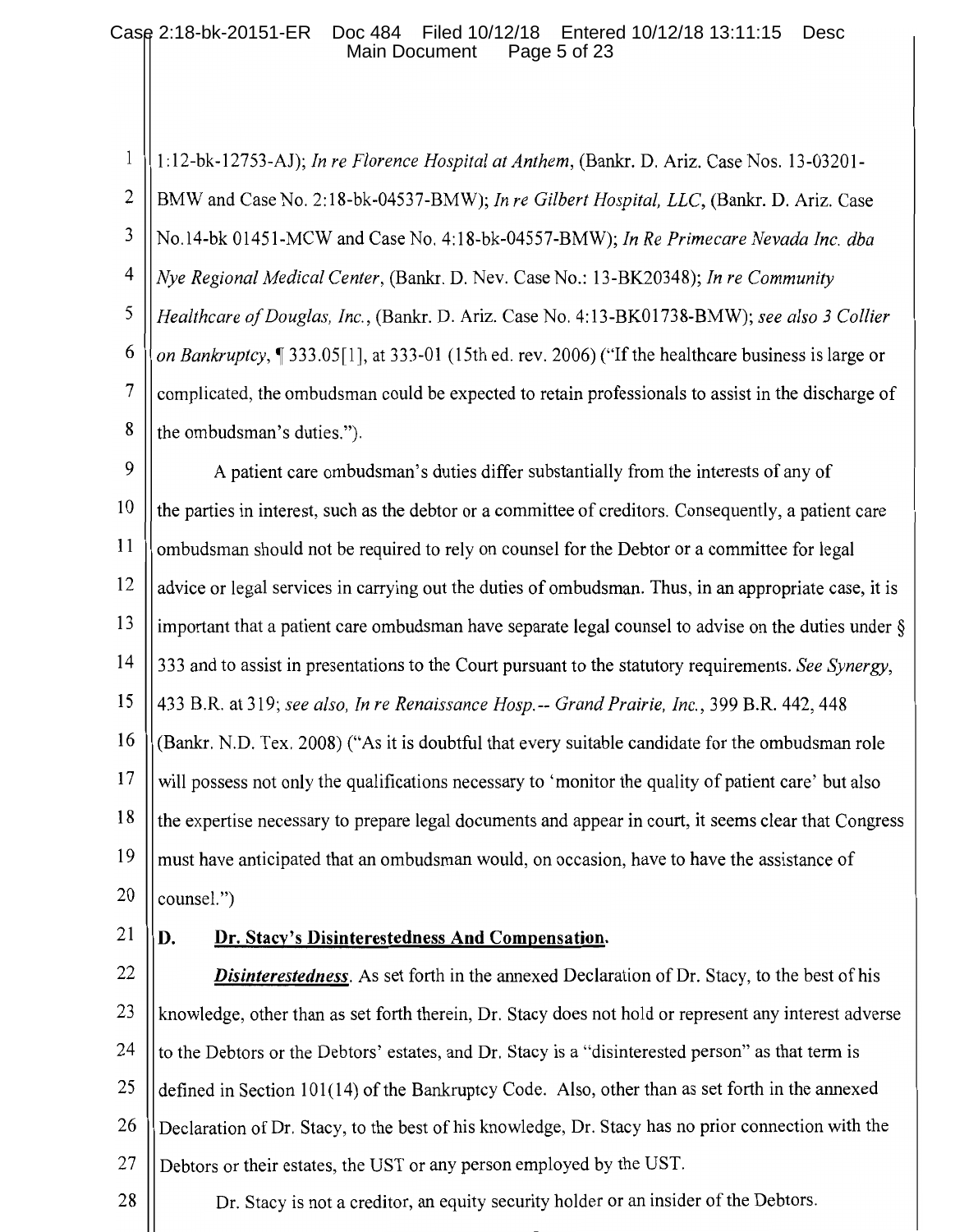#### Case 2:18-bk-20151-ER Doc 484 Filed 10/12/18 Entered 10/12/18 13:11:15 Desc **Main Document** Page 6 of 23

 $\mathbf{1}$ Dr. Stacy is not and was not an investment banker for any outstanding security of the  $\overline{2}$ Debtors. Dr. Stacy has not been within three (3) years before the petition date an investment banker 3 for a security of the Debtors, or an attorney for such an investment banker in connection with the  $\overline{4}$ offer, sale or issuance of any security of the Debtors.

5 Dr. Stacy was not, within two (2) years before the petition date, a director, officer or 6 employee of the Debtors or of any investment banker for any security of the Debtors.

7

Dr. Stacy is not a relative or an employee of the UST or a Bankruptcy Judge.

8 Dr. Stacy has not shared or agreed to share his compensation for assisting the PCO with any 9 other person or entity.

10 As set forth in the annexed Declaration of Dr. Stacy, to the best of his knowledge, Dr. Stacy  $11$ does not hold or represent any interest materially adverse to the interest of the Debtors' estates or of 12 any class of creditors or equity security holders, by reason of any direct or indirect relationship to, 13 connection with, or interest in, the Debtors or an investment banker for any security of the Debtors, 14 or for any other reason.

15 **Compensation.** Dr. Stacy will seek Court authority to be paid from the Debtors' estates, 16 including, without limitation, interim payments under any monthly fee payment procedures 17 approved by the Court *(i.e.,* "Knudsen Order") for any and all fees incurred and expenses advanced 18 by Dr. Stacy from and after October 3, 2018. Dr. Stacy recognizes that all payments of its earned 19 fees and expenses will be subject to interim and final approval of the Court after notice and a 20 hearing.

21 Dr. Stacy will bill his time for his assistance of the PCO on an hourly billing basis which is 22 \$325 per hour. Dr. Stacy will provide monthly billing statements to the PCO that will set forth the 23 amount of fees incurred and expenses advanced by Dr. Stacy during the previous month. Dr. Stacy 24 will seek reimbursement of expenses in accordance with the rates set forth in the guidelines 25 previously promulgated by the UST. For efficiency purposes, and with their chapter 11 cases jointly administered, Dr. Stacy will bill all of his fees and expenses incurred in his assistance of the 26 27 PCO to one billing number and request that the fees and expenses be allocated equally amongst the 28 affected Debtors.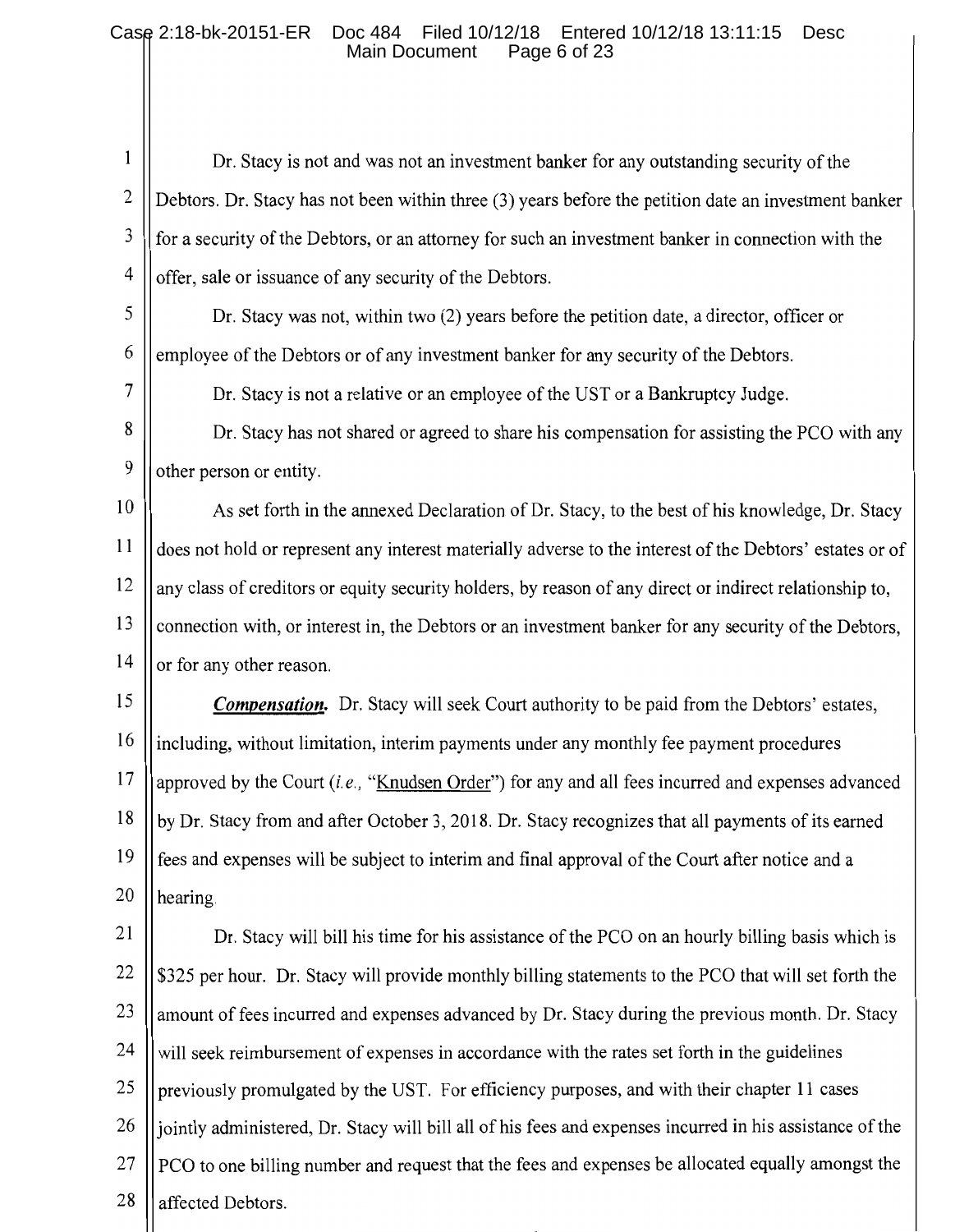## Case 2:18-bk-20151-ER Doc 484 Filed 10/12/18 Entered 10/12/18 13:11:15 Desc Main Document Page 7 of 23

| $\mathbf{1}$    | Dr. Stacy understands the provisions of 11 U.S.C. Section 330 which require, among other            |
|-----------------|-----------------------------------------------------------------------------------------------------|
| $\mathbf{2}$    | things, Court approval of his employment by the PCO as a consultant and of all legal fees and       |
| 3               | reimbursement of expenses that he will receive from the Debtors and the Debtors' estates.           |
| $\overline{4}$  | Based on all of the foregoing, the PCO believes that his employment of Dr. Stacy upon the           |
| 5               | terms and conditions set forth above is fair, reasonable and warranted under the facts and          |
| 6               | circumstances of the Debtors' cases.                                                                |
| 7               | <b>WHEREFORE</b> , the PCO respectfully requests that the Court enter an order (1) approving        |
| 8               | this Application, (2) approving the PCO's employment of Dr. Stacy as his consultant, at the         |
| 9               | expense of the Debtors' estates, and upon the terms and conditions set forth above, effective as of |
| 10              | October 3, 2018, and (3) affording such other and further relief as is warranted under the          |
| 11              | circumstances.                                                                                      |
| 12              | Dated: October 11, 2018<br>JACOB NATHAN RUBIN, PATIENT CARE                                         |
| 13              | OMBUDSMAN.                                                                                          |
| 14              |                                                                                                     |
| 15              | Nathan Rubin, Patient Care <b>O</b> mbu                                                             |
| 16              | Submitted by:                                                                                       |
| 17              | LEVENE, NEALE, BENDER, YOO & BRILL L.L.P.                                                           |
| 18              |                                                                                                     |
| 19              | /s/ Ron Bender<br>By:                                                                               |
| 20              | <b>RON BENDER</b><br>MONICA Y. KIM                                                                  |
| $\overline{21}$ | Proposed Attorneys for Patient Care Ombudsman                                                       |
| 22              |                                                                                                     |
| 23              |                                                                                                     |
| 24              |                                                                                                     |
| 25              |                                                                                                     |
| 26              |                                                                                                     |
| 27              |                                                                                                     |
| 28              |                                                                                                     |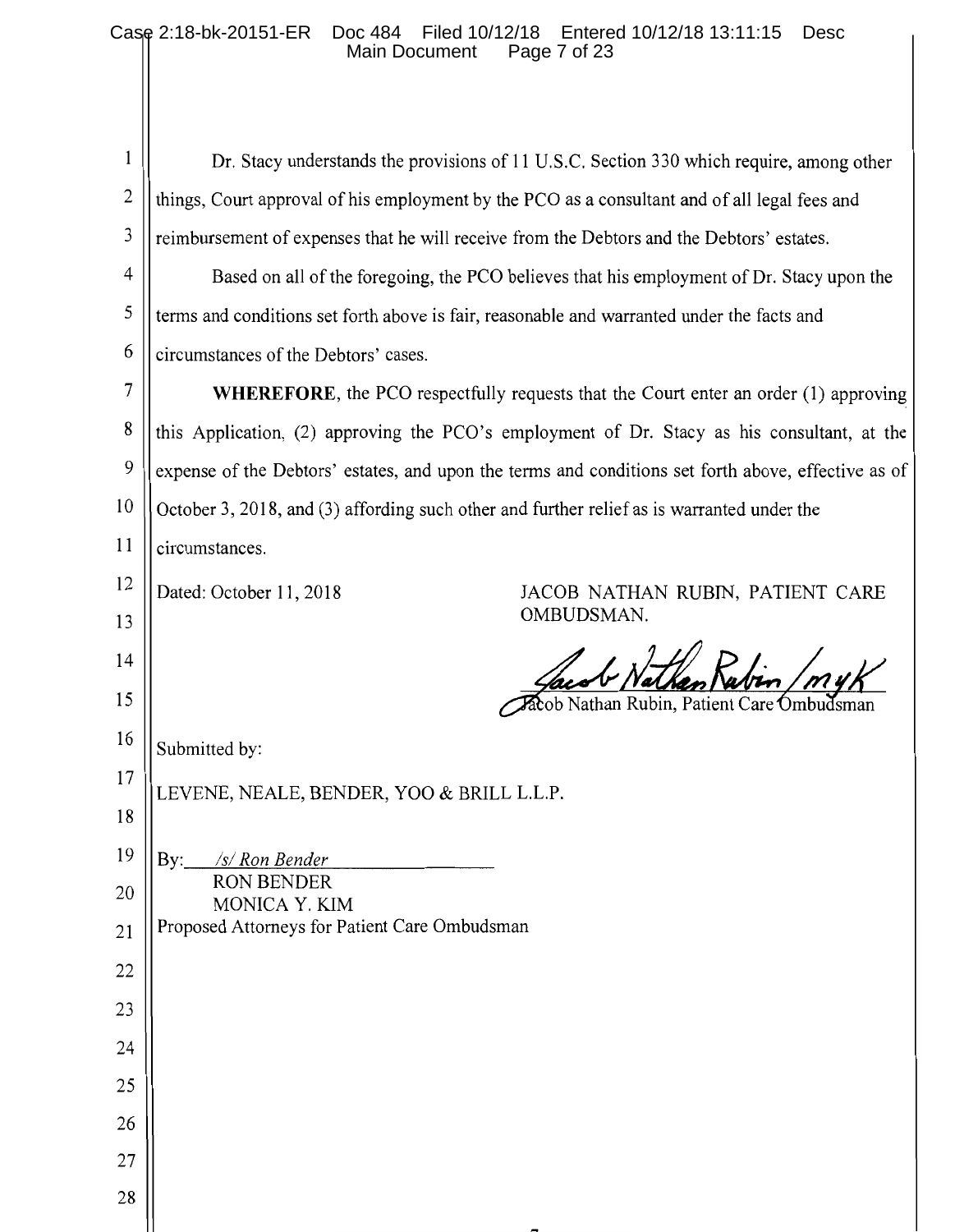$\mathbf{1}$ 

# DECLARATION OF DR. TIM STACY DNP, ACNP-BC

 $\overline{2}$ 

I, DR. TIM STACY DNP, ACNP-BC, hereby declare as follows:

3 I am over 18 years of age. I have personal knowledge of the facts set forth below 1.  $\overline{4}$ and, if called to testify, would and could competently testify thereto.

5 2. I make this Declaration in support of the Application to which this Declaration is 6 attached. Unless otherwise stated, all capitalized terms herein have the same meaning as in the  $\overline{7}$ Application.

8  $3<sub>1</sub>$ Jacob Nathan Rubin, MD, FAAC has been appointed to serve as the Patient Care 9 Ombudsman ("PCO") in the Debtors' cases. The PCO is an individual, and not a business with 10 employees. With less than sixty (60) days to submit his initial report to the Court as to the quality of 11 patient care provided to the thousands of patients at the Debtors' six (6) active acute care hospitals 12 with emergency rooms, a trauma center, and a host of medical specialty clinics, centers and 13 facilities. I understand that the PCO immediately requires my assistance to adequately, efficiently 14 and timely discharge his duties and submit his reports to the Court. In addition to reviewing a 15 variety of hospital and patient records, reports and related information, I am informed that the PCO 16 intends to, among other things, tour all of the facilities and review the ER, OR, ICU, medical and 17 surgical floors, lab, pharmacy, radiology, and dietary services, and speak to Chief of Staff, key 18 members of senior management, Board of Directors and/or executive committees and certain 19 patients and employees. In short, there is a lot of tasks for the PCO to perform in a short span of 20 time and immediate assistance is requested from me to fulfill such tasks.

21

22

 $\overline{4}$ . Attached hereto as **Exhibit 1** is my curriculum vitae. As set forth therein, I am highly qualified to assist and facilitate the PCO in timely and competently carrying out his duties, 23 and will streamline the PCO's ability to focus on patient care issues. As set forth in my curriculum 24 vitae, I am a licensed doctor of clinical practice, a Board certified acute care nurse practitioner, and 25 also a clinical professor at UCLA. Based on my qualifications and experience, my participation and 26 engagement will significantly enhance the PCO's ability and success in focusing and addressing 27 patient care issues at the Debtors' hospitals and facilities.

28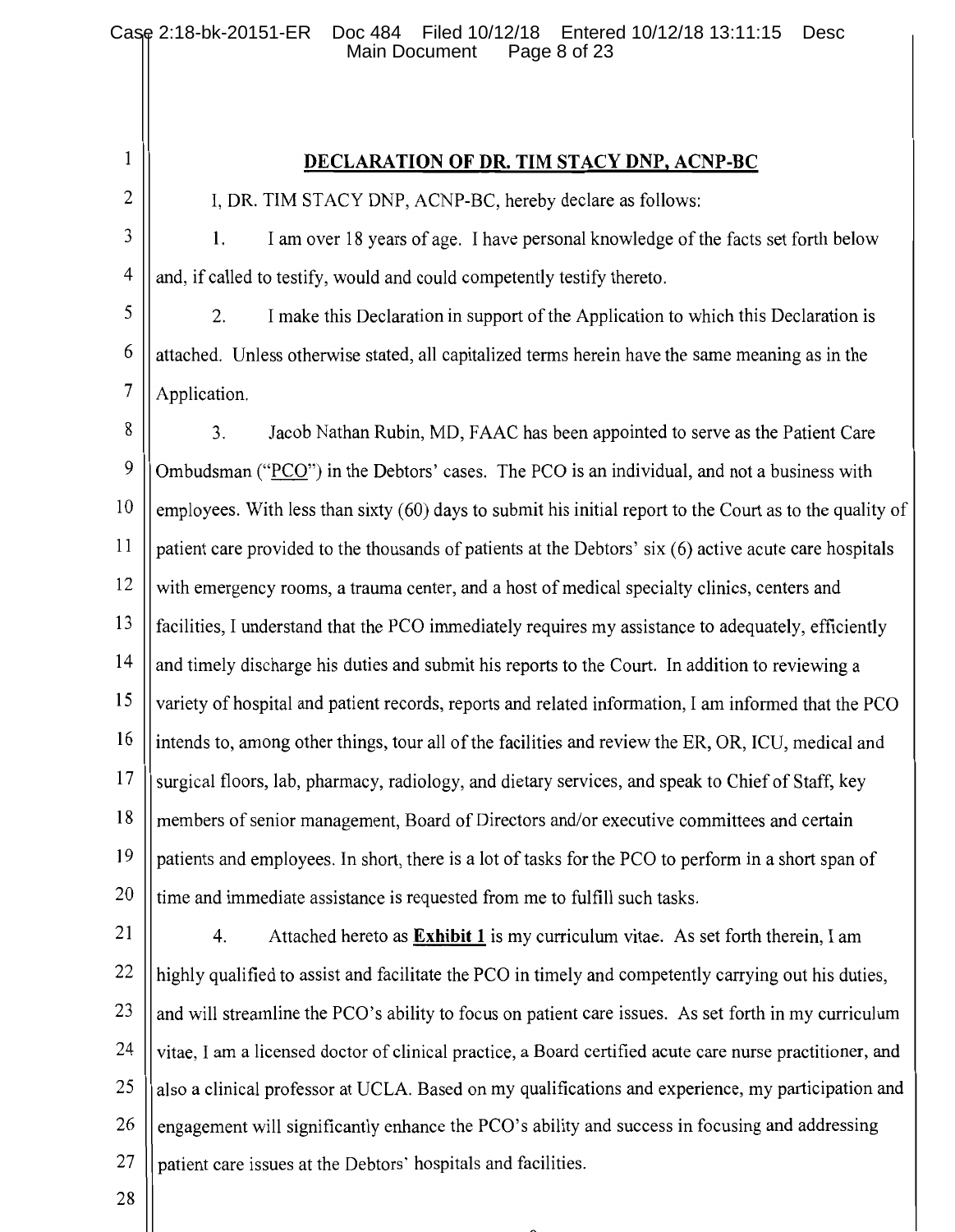$\mathbf{1}$ 5. **Disinterestedness**. To the best of my knowledge, I do not hold or represent any  $\overline{2}$ interest adverse to the Debtors or the Debtors' estates, and I am a "disinterested person" as that 3 term is defined in Section 101(14) of the Bankruptcy Code. Also, to the best of my knowledge, I  $\overline{4}$ have no prior connection with the Debtors or their estates, the UST or any person employed by the 5 UST.

6

6.

I am not a creditor, an equity security holder or an insider of the Debtors.

 $\overline{7}$  $7<sub>1</sub>$ I am not and was not an investment banker for any outstanding security of the 8 Debtors. I have not been within three (3) years before the petition date an investment banker for a 9 security of the Debtors, or an attorney for such an investment banker in connection with the offer, 10 sale or issuance of any security of the Debtors.

- $11$ 8. I was not, within two (2) years before the petition date, a director, officer or 12 employee of the Debtors or of any investment banker for any security of the Debtors.
- 13

9. I am not a relative or an employee of the UST or a Bankruptcy Judge.

 $14$ 10. I have not shared or agreed to share my compensation for assisting the PCO with any 15 other person or entity.

16 11. To the best of my knowledge, I do not hold or represent any interest materially  $17$ adverse to the interest of the Debtors' estates or of any class of creditors or equity security holders, 18 by reason of any direct or indirect relationship to, connection with, or interest in, the Debtors or an 19 investment banker for any security of the Debtors, or for any other reason.

20 12. **Compensation.** I will seek Court authority to be paid from the Debtors' estates, 21 including, without limitation, interim payments under any monthly fee payment procedures 22 approved by the Court *(i.e.,* "Knudsen Order") for any and all fees incurred and expenses advanced 23 by me from and after October 3, 2018. I recognize that all payments of its earned fees and expenses 24 will be subject to interim and final approval of the Court after notice and a hearing.

25 13. I will bill my time for my assistance of the PCO on an hourly billing basis which is 26 \$325 per hour. I will provide monthly billing statements to the PCO that will set forth the amount 27 of fees incurred and expenses advanced by me during the previous month. I will seek

28 reimbursement of expenses in accordance with the rates set forth in the guidelines previously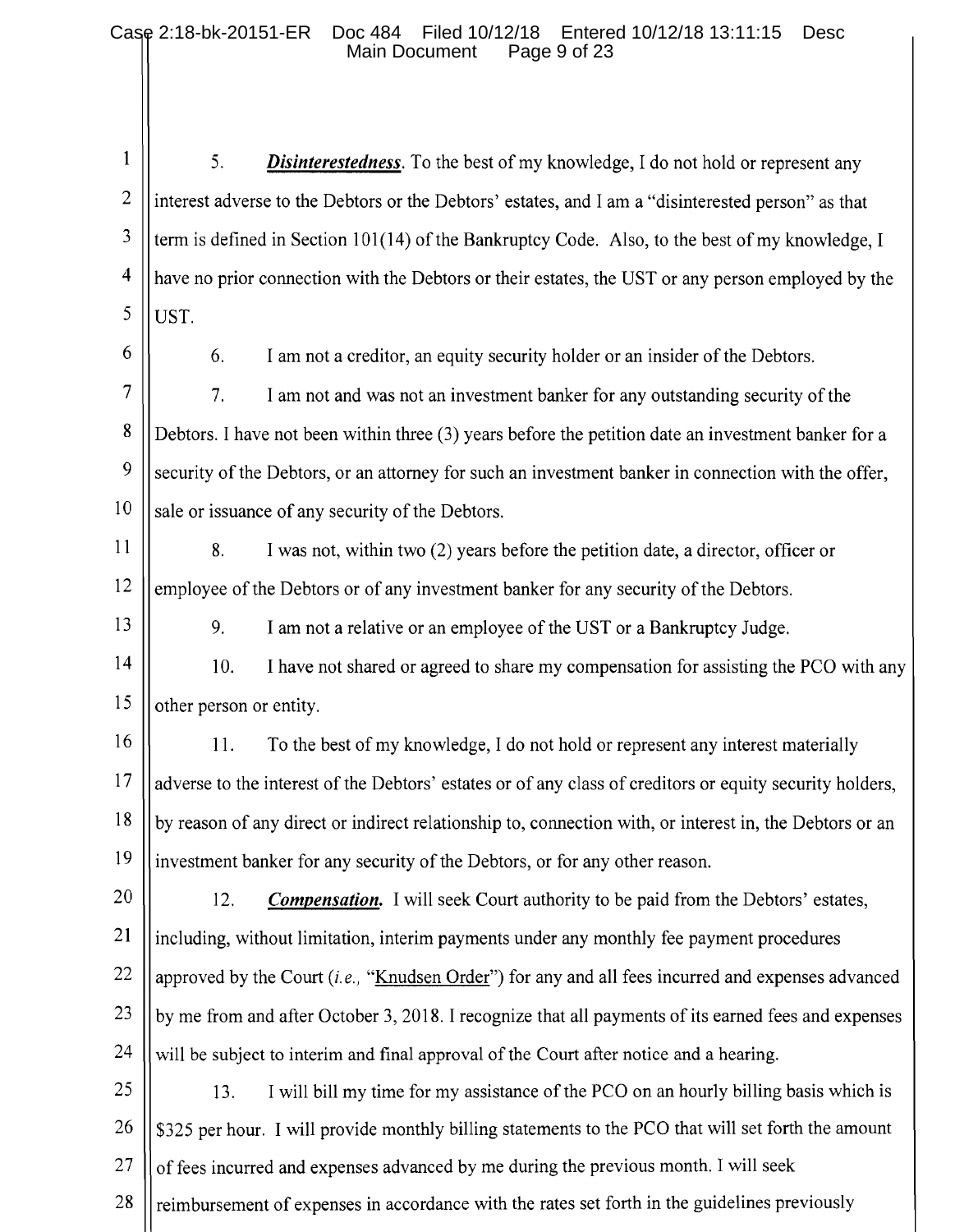### Case 2:18-bk-20151-ER Doc 484 Filed 10/12/18 Entered 10/12/18 13:11:15 Desc Main Document

 $\mathbf{1}$ promulgated by the UST. For efficiency purposes, and with their chapter 11 cases jointly  $\mathbf{2}$ administered, I will bill all of my fees and expenses incurred in my assistance of the PCO to one 3 billing number and request that the fees and expenses be allocated equally amongst the affected  $\overline{\mathcal{A}}$ Debtors. 5 14. I understand the provisions of 11 U.S.C. Section 330 which require, among other 6 things, Court approval of my employment by the PCO as a consultant and of all legal fees and  $\tau$ reimbursement of expenses that he will receive from the Debtors and the Debtors' estates. 8 Executed on this 11th day of October, 2018, at Los Angeles, California. DocuSigned by: 9

10

 $11$ 

12

13

 $14$ 

15

16

 $17$ 

18

19

20

21

22

23

24

25

26

27

28

5FB93B1B4D76484 DR. TIM STACY DNP, ACNP-BC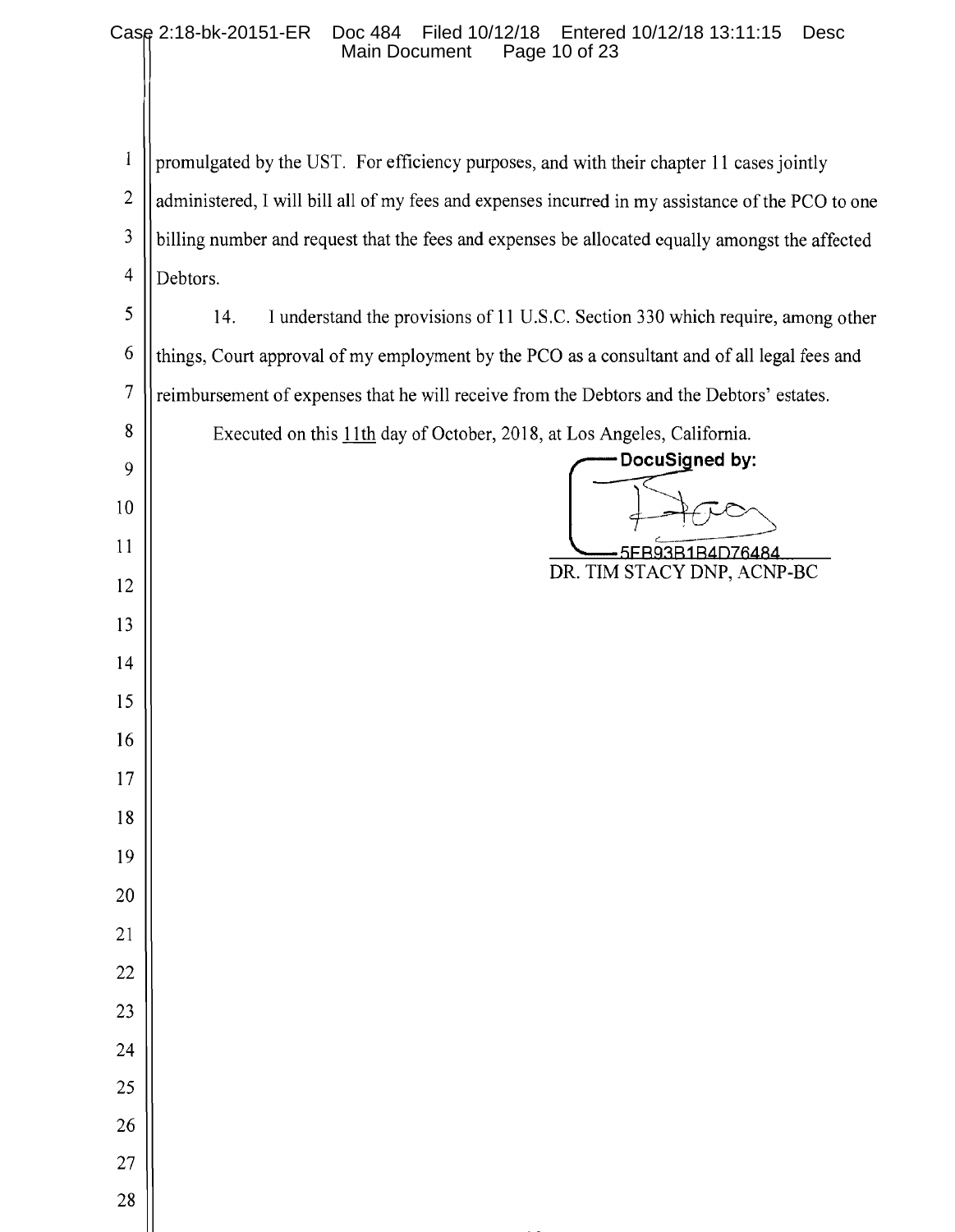Case 2:18-bk-20151-ER Doc 484 Filed 10/12/18 Entered 10/12/18 13:11:15 Desc Main Document Page 11 of 23

 $\mathcal{L}^{\text{max}}_{\text{max}}$  , where  $\mathcal{L}^{\text{max}}_{\text{max}}$ 

# Exhibit 1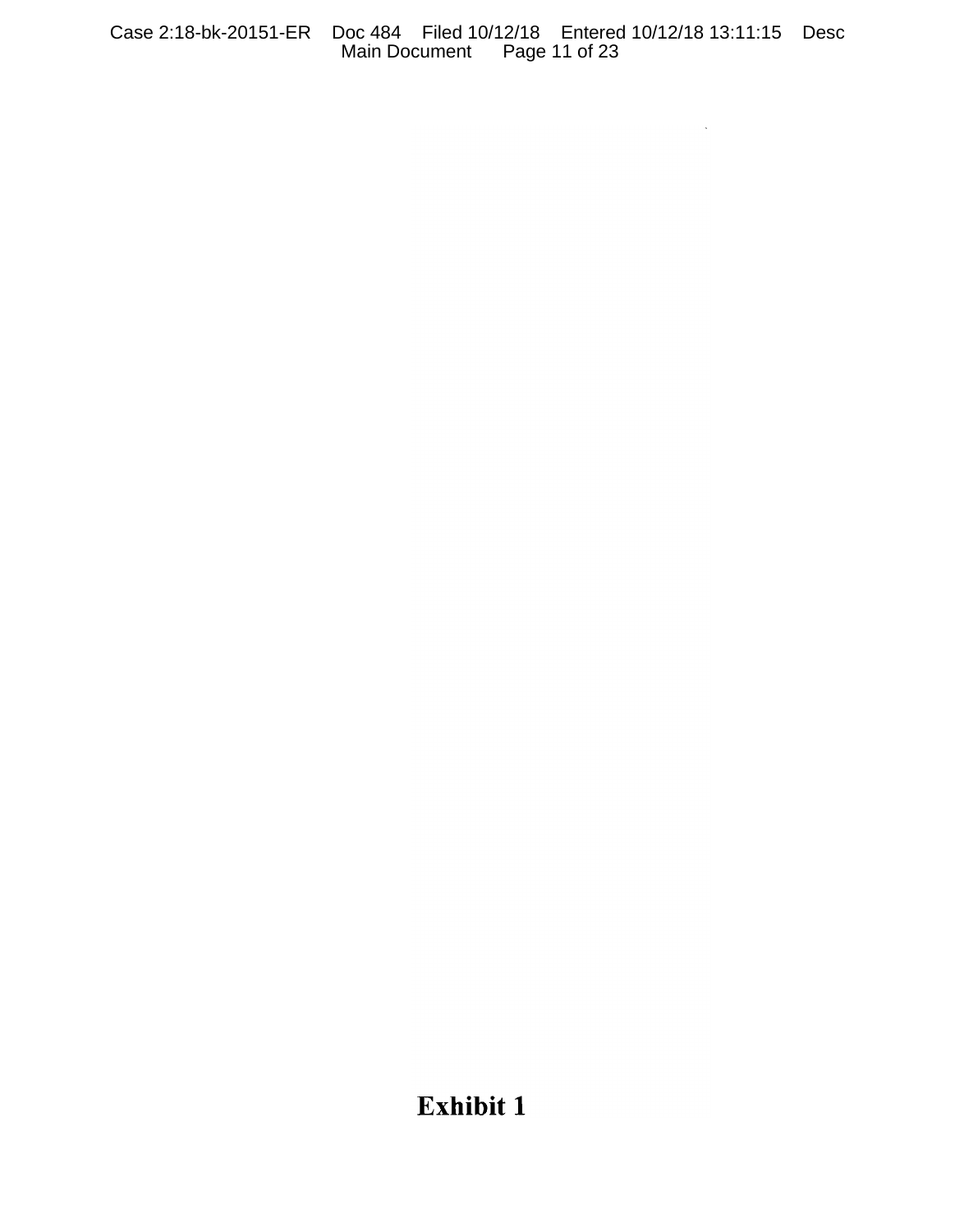# Dr. Timothy J Stacy DNP ACNP-BC

Doctor of Clinical Practice Acute Care Nurse Practitioner- Board Certified Associate Clinical Professor UCLA 5268 Huckleberry Oak Street Simi Valley, CA. 93063 Home (805) 578-4569/ Cell (805) 208-0434 tstacy@ucla.edu

**EDUCATION:** 

| 2010-2013<br><b>California State University Fullerton</b> DNF |                                            |  |
|---------------------------------------------------------------|--------------------------------------------|--|
|                                                               | Fullerton, California                      |  |
|                                                               | <b>Doctor of Nursing Clinical Practice</b> |  |

- 2002-2004 University of California Los Angeles **MSN** Los Angeles, California Masters of Science in Nursing **Acute Care Nurse Practitioner Specialty**
- 2000-2002  $BS$ **University of California Los Angeles** Los Angeles, California **Bachelor of Science**
- **USC-LAC School of Nursing** 1992-1994 **ASN** Los Angeles, California Associate in Science
- 1986-1990 University of Michigan, Ann Arbor  $BS$ Ann Arbor, Michigan **Bachelor of Science Bio-Chemistry**

### **Professional Certificates:**

ACNP Board Certification 2004003450-28

ACLS (Advanced Cardiac Life Support)

PALS (Pediatric Advanced Life Support)

PHN (Public Health Nurse State of California) License Number 66379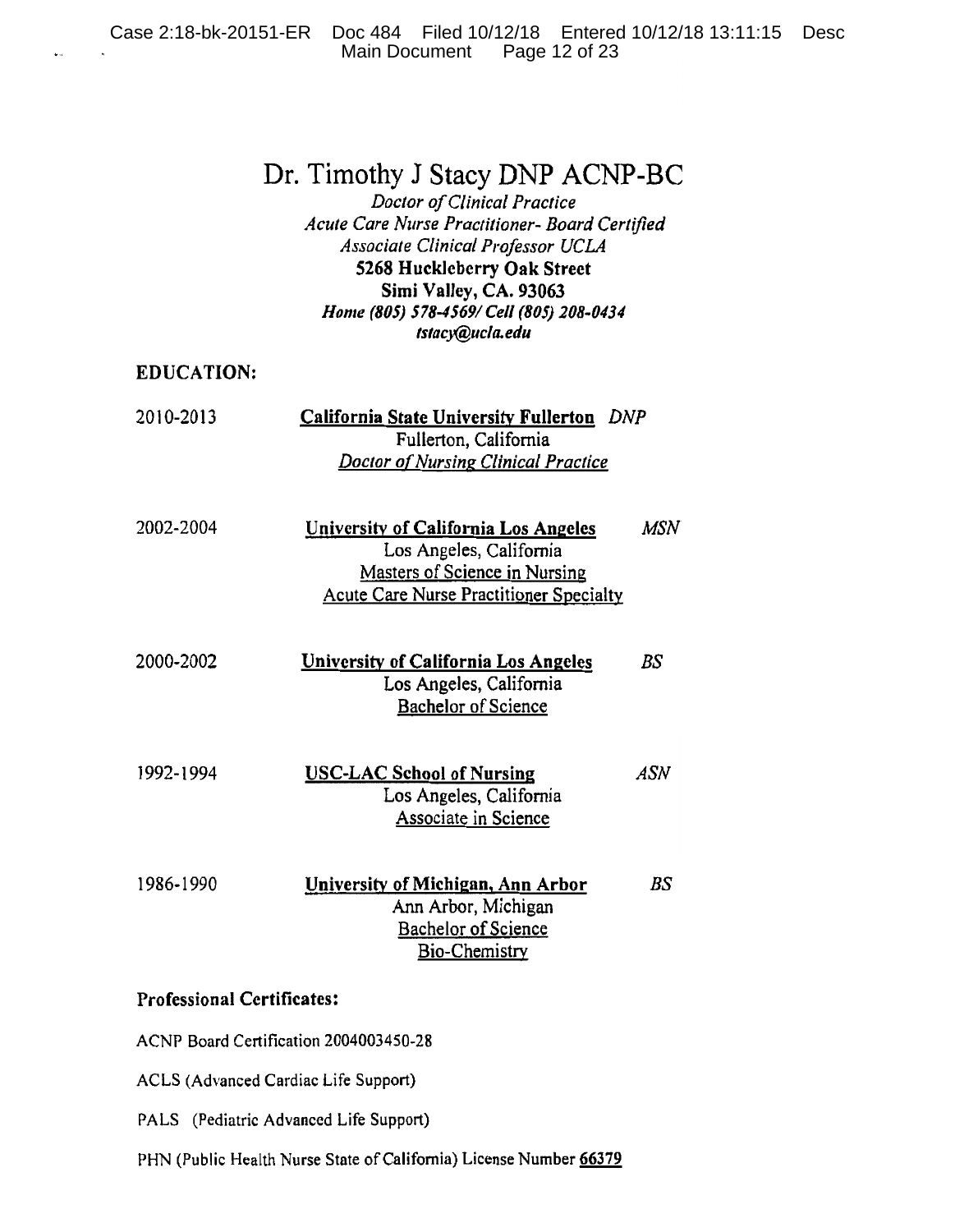Nurse Practitioner License Number 15005

Registered Nurse License Number 527863

DEA Schedule II-V (on Request)

# PROFESSIONAL EXPERIENCE:

| 2005-current | <b>Sherman Oaks Hospital</b><br>Sherman Oaks, CA<br><b>Nurse Practitioner Hospitalist</b>                                                                                                                                                                                                                                                                                                                                                                                                                                                                                                                                                                 |  |
|--------------|-----------------------------------------------------------------------------------------------------------------------------------------------------------------------------------------------------------------------------------------------------------------------------------------------------------------------------------------------------------------------------------------------------------------------------------------------------------------------------------------------------------------------------------------------------------------------------------------------------------------------------------------------------------|--|
|              | Responsible for duties that are accustom to Hospital Medicine including<br>central line placement, Hemodialysis Catheter Placement, Intubation,<br>Incision and Drainage, Chest tube placement and other minor<br>procedures done at the bedside. Currently established as a Hospitalist<br>with skills that include initial history and physical, admitting orders,<br>daily management, dictation of H/P and Discharge Summary. Assumed<br>full medical staff privileges in 2009. Extremely efficient in medical<br>record content that allows for the highest level of billing through all<br>components of the E/M guidelines with procedure capture. |  |
| 2004-2006    | Mission Community Hospital Panorama City, CA<br><b>Nurse Practitioner Hospitalist</b>                                                                                                                                                                                                                                                                                                                                                                                                                                                                                                                                                                     |  |
|              | Started and developed the role of the Nurse Practitioner Hospitalist at<br>Mission Community Hospital. Medicare length of stay was down 1.7<br>days and Medical TAR approval rates increased to 87% from 68% due<br>to the NP Hospitalist Program.                                                                                                                                                                                                                                                                                                                                                                                                        |  |
| 2005-current | Los Angeles, CA<br><b>UCLA School of Nursing</b><br><b>Associate Clinical Professor</b>                                                                                                                                                                                                                                                                                                                                                                                                                                                                                                                                                                   |  |
|              | Preceptor duties as clinical faculty for the UCLA Hospitalist Residency<br>Program for ACNP Specialty                                                                                                                                                                                                                                                                                                                                                                                                                                                                                                                                                     |  |
| 2004-2007    | <b>Woodland Hills, CA</b><br><b>Kaiser Permanente</b><br><b>Emergency Medicine Nurse Practitioner</b>                                                                                                                                                                                                                                                                                                                                                                                                                                                                                                                                                     |  |
| 2002-2004    | Tarzana, CA<br><b>Tarzana Regional Medical Center</b><br><b>Emergency Department Director/Manager</b>                                                                                                                                                                                                                                                                                                                                                                                                                                                                                                                                                     |  |
|              | Developed standardized nursing triage protocols. Developed and<br>organized physician trained ED nurse education program. Decreased<br>ED length of stay, increased efficiencies, and maintained HPPD<br>budget for 1.5 years running. Earned Tenet growth pillar award in<br>1/2004. Decreased lab and x-ray TAT. Decreased ED closure by 65%<br>over two years while maintaining a 7% increase in volume. Increased<br>customer satisfaction scores from 65% to 85%. Developed systems to                                                                                                                                                               |  |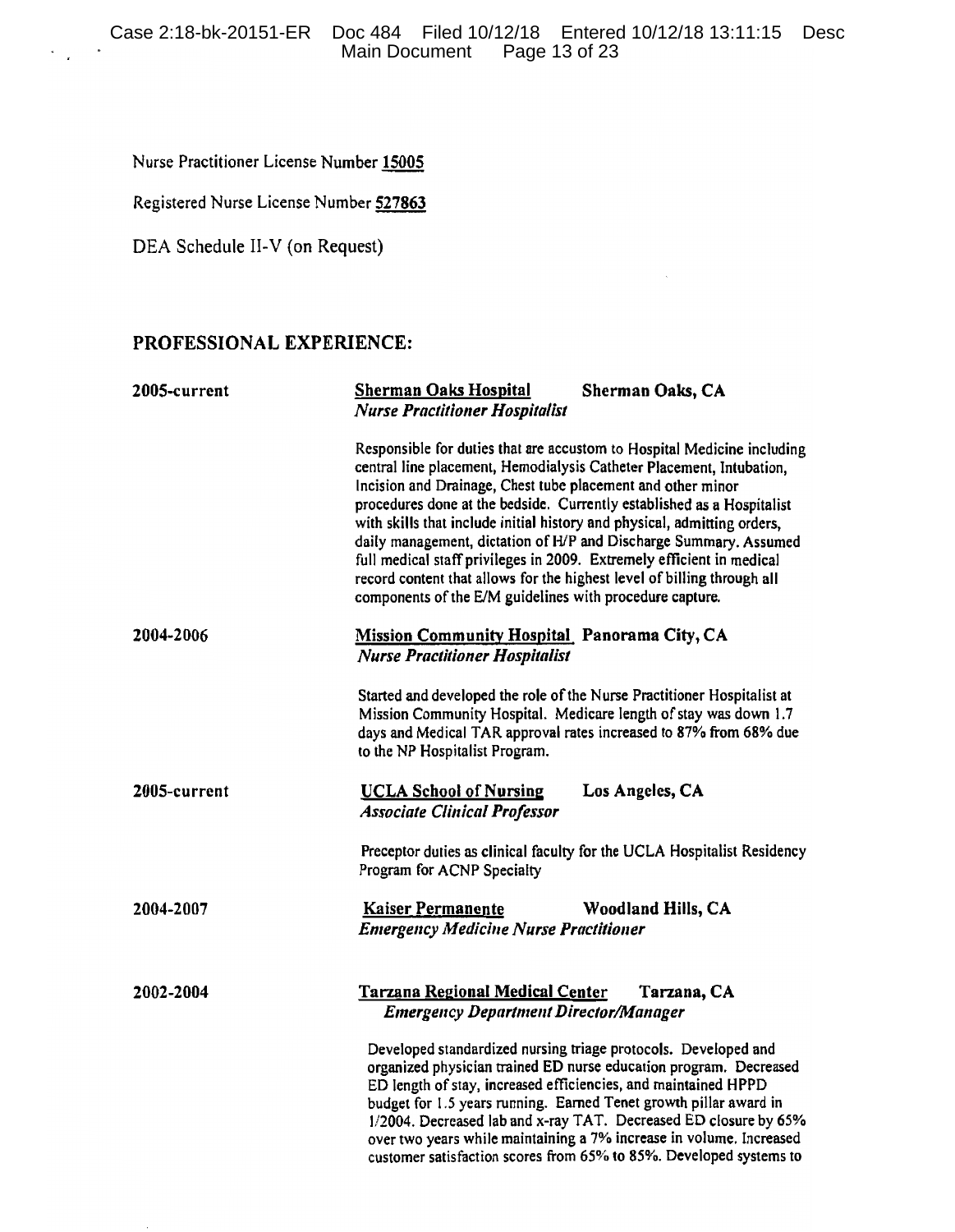|                        | Case 2:18-bk-20151-ER Doc 484 Filed 10/12/18 Entered 10/12/18 13:11:15<br>Page 14 of 23<br>Main Document |                                                                                   | Desc |
|------------------------|----------------------------------------------------------------------------------------------------------|-----------------------------------------------------------------------------------|------|
| 1998-2003<br>RN        | median minutes.<br><b>UCLA Medical Center</b><br><b>Clinical Nurse III ER/Trauma</b>                     | decrease door to perfusion times from 257 median minutes to 77<br>Los Angeles, CA |      |
|                        | Earned distinguished UC Humanitarian award 2/2000.                                                       |                                                                                   |      |
| 1995-2001<br><b>RN</b> | <b>Kaiser Permanente</b><br><b>Emergency Room/Intensive Care Unit</b>                                    | Woodland Hills, CA                                                                |      |
| 1996-1997<br>RN        | <b>Schaffer Air Ambulance</b><br><b>Flight Nurse</b>                                                     | Van Nuys, CA                                                                      |      |
| 1996-1997<br>RN.       | <b>Martin Luther King</b><br><b>ER/ICU Trauma</b>                                                        | Los Angeles, CA                                                                   |      |

# **Affiliations:**

 $\sim$   $\sim$ 

American College of Nurse Practitioners

California Association of Nurse Practitioners

# Awards:

UCLA Medical Center Humanitarian Award 2002

NCAA Collegiate All-Big Ten Team (Baseball) 1987-1990

**University Service:** 

| 2003-Present | Suture Lab and Central Line placement Instructor UCLA<br>School of Nursing Acute Care Nurse Practitioner Program |
|--------------|------------------------------------------------------------------------------------------------------------------|
| 2004         | UCLA Associate Clinical Professor                                                                                |

\*REFERENCES AVAILABLE UPON REQUEST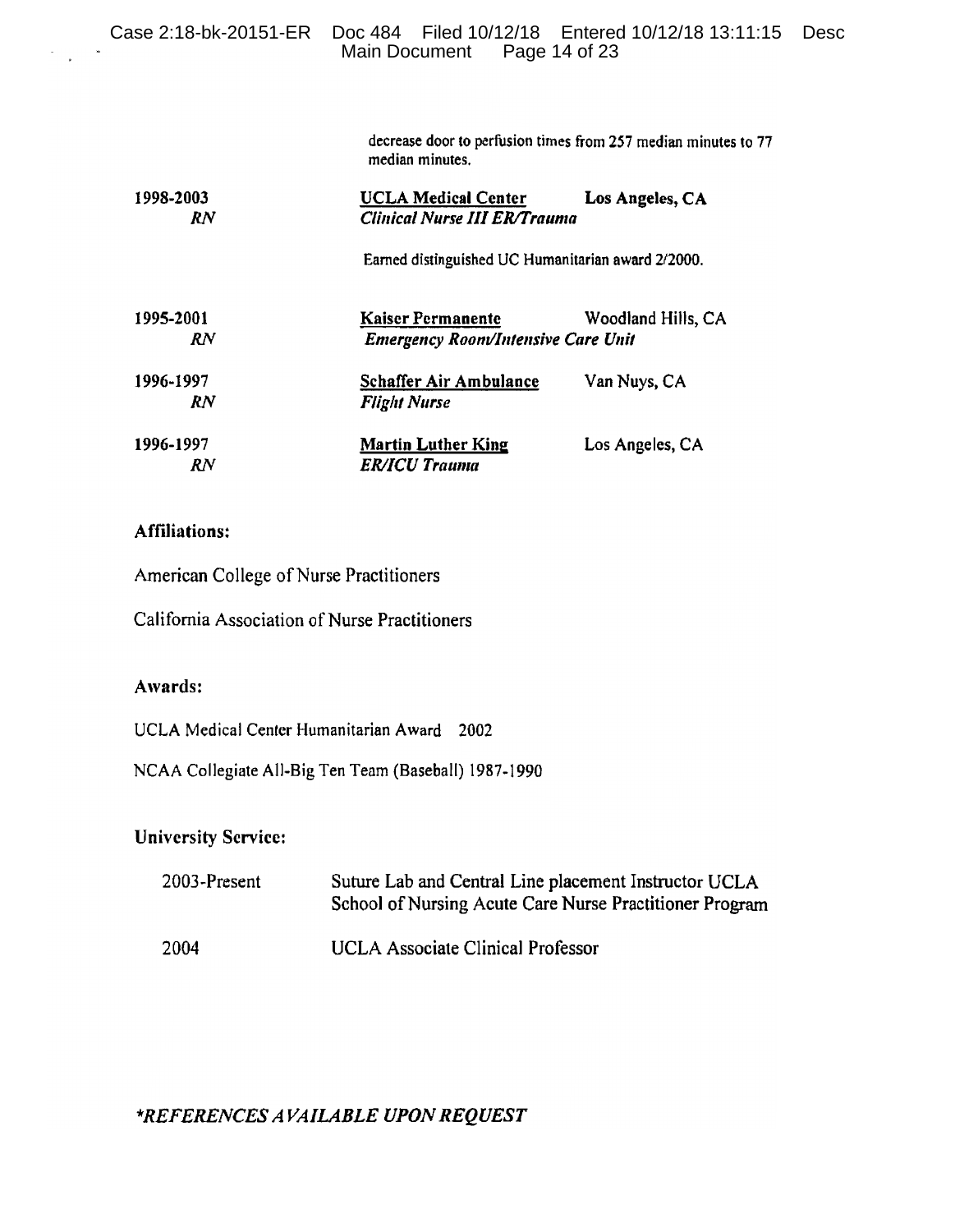Case 2:18-bk-20151-ER Doc 484 Filed 10/12/18 Entered 10/12/18 13:11:15 Desc Main Document Page 15 of 23

# **PROOF OF SERVICE OF DOCUMENT**

I am over the age of 18 and not a party to this bankruptcy case or adversary proceeding. My business address is:

10250 Constellation Blvd., Suite 1700, Los Angeles, CA 90067

A true and correct copy of the foregoing document entitled (specify APPLICATION OF PATIENT CARE OMBUDSMAN TO EMPLOY DR. TIM STACY DNP, ACNP-BC AS CONSULTANT EFFECTIVE AS OF OCTOBER 1, 2018; **DECLARATION IN SUPPORT THEREOF** will be served or was served (a) on the judge in chambers in the form and manner required by LBR 5005-2(d); and (b) in the manner stated below:

1. TO BE SERVED BY THE COURT VIA NOTICE OF ELECTRONIC FILING (NEF): Pursuant to controlling General Orders and LBR, the foregoing document will be served by the court via NEF and hyperlink to the document. On (date) October 12, 2018. I checked the CM/ECF docket for this bankruptcy case or adversary proceeding and determined that the following persons are on the Electronic Mail Notice List to receive NEF transmission at the email addresses stated below:

 $\boxtimes$  Service information continued on attached page

#### 2. SERVED BY UNITED STATES MAIL.

On October 12, 2018, I served the following persons and/or entities at the last known addresses in this bankruptcy case or adversary proceeding by placing a true and correct copy thereof in a sealed envelope in the United States mail, first class, postage prepaid, and addressed as follows. Listing the judge here constitutes a declaration that mailing to the judge will be completed no later than 24 hours after the document is filed.

 $\Box$  Service information continued on attached page

#### 3. SERVED BY PERSONAL DELIVERY, OVERNIGHT MAIL, FACSIMILE TRANSMISSION OR EMAIL (state method

for each person or entity served): Pursuant to F.R.Civ.P. 5 and/or controlling LBR, on October 12, 2018, I served the following persons and/or entities by personal delivery, overnight mail service, or (for those who consented in writing to such service method), by facsimile transmission and/or email as follows. Listing the judge here constitutes a declaration that personal delivery on, or overnight mail to, the judge will be completed no later than 24 hours after the document is filed.

Via Attorney Service The Honorable Ernest M. Robles United States Bankruptcy Court, #1560 255 E. Temple Street Los Angeles, CA 90012

 $\Box$  Service information continued on attached page

I declare under penalty of perjury under the laws of the United States that the foregoing is true and correct.

| October 12, 2018 | Jason Klassi             | /s/ Jason Klassi |
|------------------|--------------------------|------------------|
| Date             | <sup>D</sup> rinted Name | Signature        |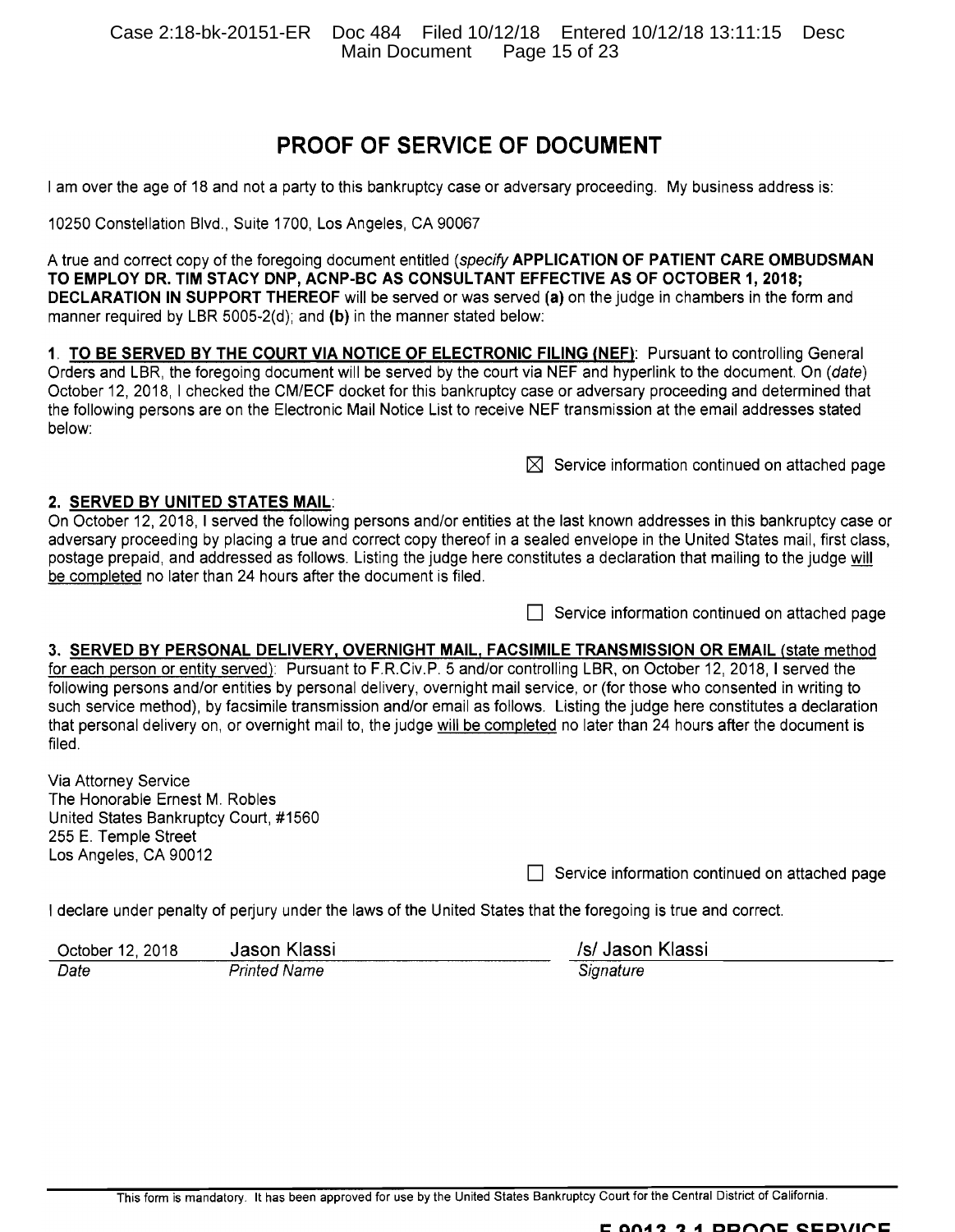### 2:18-bk-20151-ER Notice will be electronically mailed to:

Robert N Amkraut on behalf of Creditor Swinerton Builders ramkraut@foxrothschild.com

Kyra E Andrassy on behalf of Interested Party Courtesy NEF kandrassy@swelawfirm.com, csheets@swelawfirm.com;gcruz@swelawfirm.com;jchung@swelawfirm.com

Simon Aron on behalf of Interested Party RCB Equities #1, LLC saron@wrslawyers.com

Cristina E Bautista on behalf of Creditor Health Net of California. Inc. cristina.bautista@kattenlaw.com, ecf.lax.docket@kattenlaw.com,nicole.jones@kattenlaw.com

James Cornell Behrens on behalf of Creditor Committee Official Committee of Unsecured Creditors of Verity Health System of California, Inc., et al. jbehrens@milbank.com, gbray@milbank.com;mshinderman@milbank.com;hmaghakian@milbank.com;dodonnell@milbank.com;jbrewster@milban k.com;JWeber@milbank.com

James Cornell Behrens on behalf of Creditor Committee Proposed Counsel for the Official Committee of Unsecured Creditors of Verity Health System of California, Inc., et al. jbehrens@milbank.com, gbray@milbank.com;mshinderman@milbank.com;hmaghakian@milbank.com;dodonnell@milbank.com;jbrewster@milban k.com;JWeber@milbank.com

Ron Bender on behalf of Health Care Ombudsman J. Nathan Ruben rb@Inbyb.com

Bruce Bennett on behalf of Creditor Verity MOB Financing II LLC bbennett@jonesday.com

Bruce Bennett on behalf of Creditor Verity MOB Financing LLC bbennett@jonesday.com

Peter J Benvenutti on behalf of Creditor County of San Mateo pbenvenutti@kellerbenvenutti.com, pibenven74@yahoo.com

Elizabeth Berke-Dreyfuss on behalf of Creditor Center for Dermatology, Cosmetic and Laser Surgery edreyfuss@wendel.com

Steven M Berman on behalf of Creditor KForce, Inc. sberman@slk-law.com

Alicia K Berry on behalf of Attorney Alicia Berry Alicia.Berry@doj.ca.gov

Alicia K Berry on behalf of Interested Party Attorney General For The State Of Ca Alicia.Berry@doj.ca.gov

Stephen F Biegenzahn on behalf of Interested Party Courtesy NEF efile@sfblaw.com

Scott E Blakeley on behalf of Creditor Universal Hospital Services, Inc. seb@blakeleyllp.com, ecf@blakeleyllp.com

Dustin P Branch on behalf of Interested Party Wells Fargo Bank, National Association, as indenture trustee

This form is mandatory. It has been approved for use by the United States Bankruptcy Court for the Central District of California.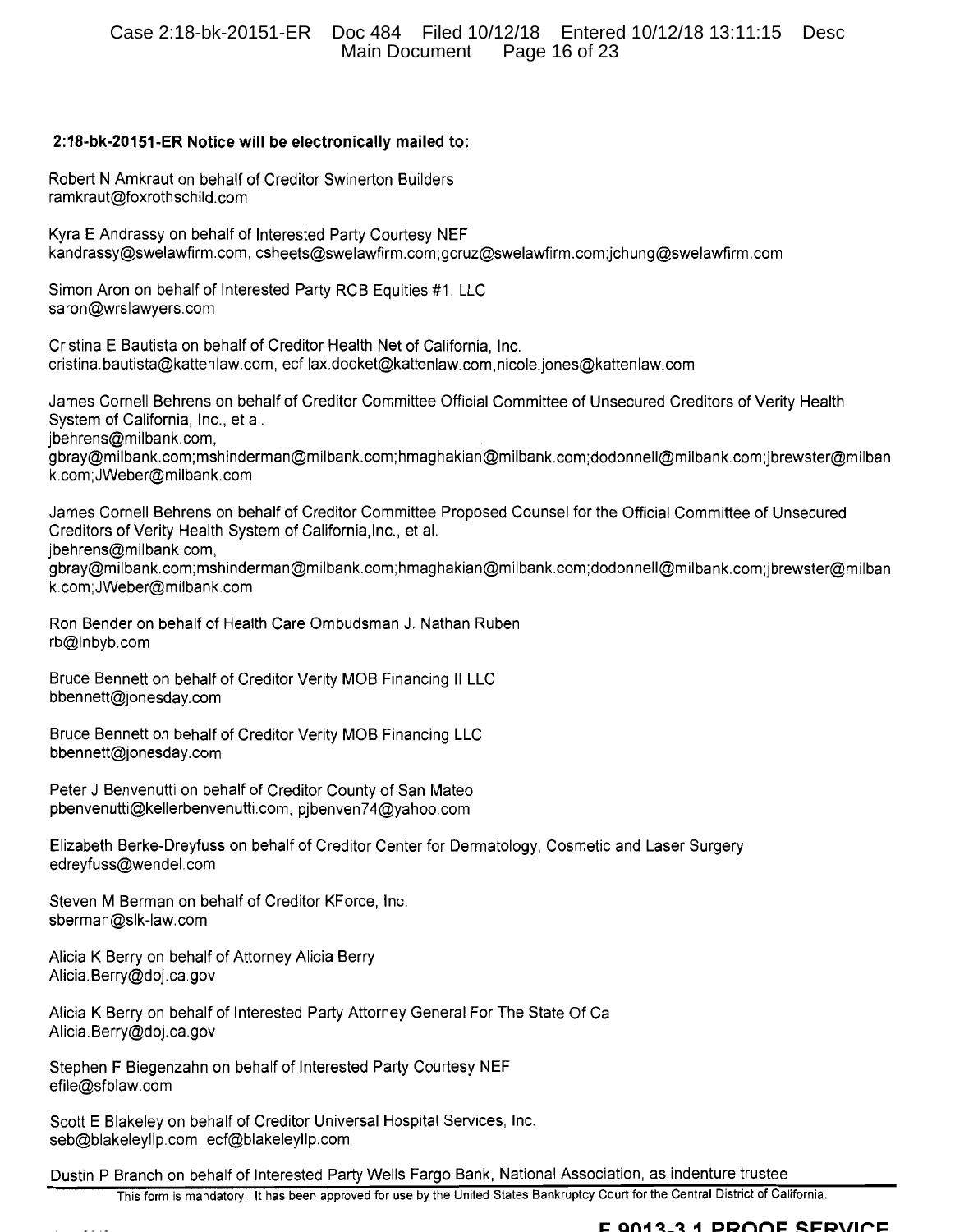### Case 2:18-bk-20151-ER Doc 484 Filed 10/12/18 Entered 10/12/18 13:11:15 Desc Main Document Page 17 of 23

branchd@ballardspahr.com, carolod@ballardspahr.com;hubenb@ballardspahr.com;Pollack@ballardspahr.com

Michael D Breslauer on behalf of Creditor Hunt Spine Institute, Inc. mbreslauer@swsslaw.com, wyones@swsslaw.com;mbreslauer@ecf.courtdrive.com;wyones@ecf.courtdrive.com

Damarr M Butler on behalf of Creditor Pension Benefit Guaranty Corporation butler.damarr@pbgc.gov, efile@pbgc.gov

Lori A Butler on behalf of Creditor Pension Benefit Guaranty Corporation butler.lori@pbgc.gov, efile@pbgc.gov

Sara Chenetz on behalf of Creditor Quadramed Affinity Corporation and Picis Clinical Solutions Inc. schenetz@perkinscoie.com, dlax@perkinscoie.com;cmallahi@perkinscoie.com;mduncan@perkinscoie.com

David N Crapo on behalf of Creditor Sharp Electronics Corporation dcrapo@gibbonslaw.com, elrosen@gibbonslaw.com

Aaron Davis on behalf of Creditor US Foods, Inc. aaron.davis@bryancave.com, kat.flaherty@bryancave.com

Kevin M Eckhardt on behalf of Creditor Smith & Nephew, Inc. keckhardt@huntonak.com, keckhardt@hunton.com

Andy J Epstein on behalf of Interested Party Courtesy NEF taxcpaesq@gmail.com

Christine R Etheridge on behalf of Creditor Fka GE Capital Wells Fargo Vendor Financial Services, LLC christine.etheridge@ikonfin.com

M Douglas Flahaut on behalf of Creditor Medline Industries, Inc. flahaut.douglas@arentfox.com

Michael G Fletcher on behalf of Interested Party Courtesy NEF mfletcher@frandzel.com, sking@frandzel.com

Jeffrey K Garfinkle on behalf of Creditor McKesson Corporation jgarfinkle@buchalter.com, docket@buchalter.com;dcyrankowski@buchalter.com

Jeffrey K Garfinkle on behalf of Interested Party Courtesy NEF jgarfinkle@buchalter.com, docket@buchalter.com;dcyrankowski@buchalter.com

Lawrence B Gill on behalf of Interested Party Courtesy NEF lgill@nelsonhardiman.com, rrange@nelsonhardiman.com

Paul R. Glassman on behalf of Creditor Long Beach Memorial Medical Center pglassman@sycr.com

Mary H Haas on behalf of Creditor American National Red Cross maryhaas@dwt.com, melissastrobel@dwt.com;laxdocket@dwt.com;yunialubega@dwt.com

Robert M Hirsh on behalf of Creditor Medline Industries, Inc. Robert.Hirsh@arentfox.com

Marsha A Houston on behalf of Creditor Healthcare Transformation Inc. mhouston@reedsmith.com

Monique D Jewett-Brewster on behalf of Creditor Paragon Mechanical, Inc.

This form is mandatory. It has been approved for use by the United States Bankruptcy Court for the Central District of California.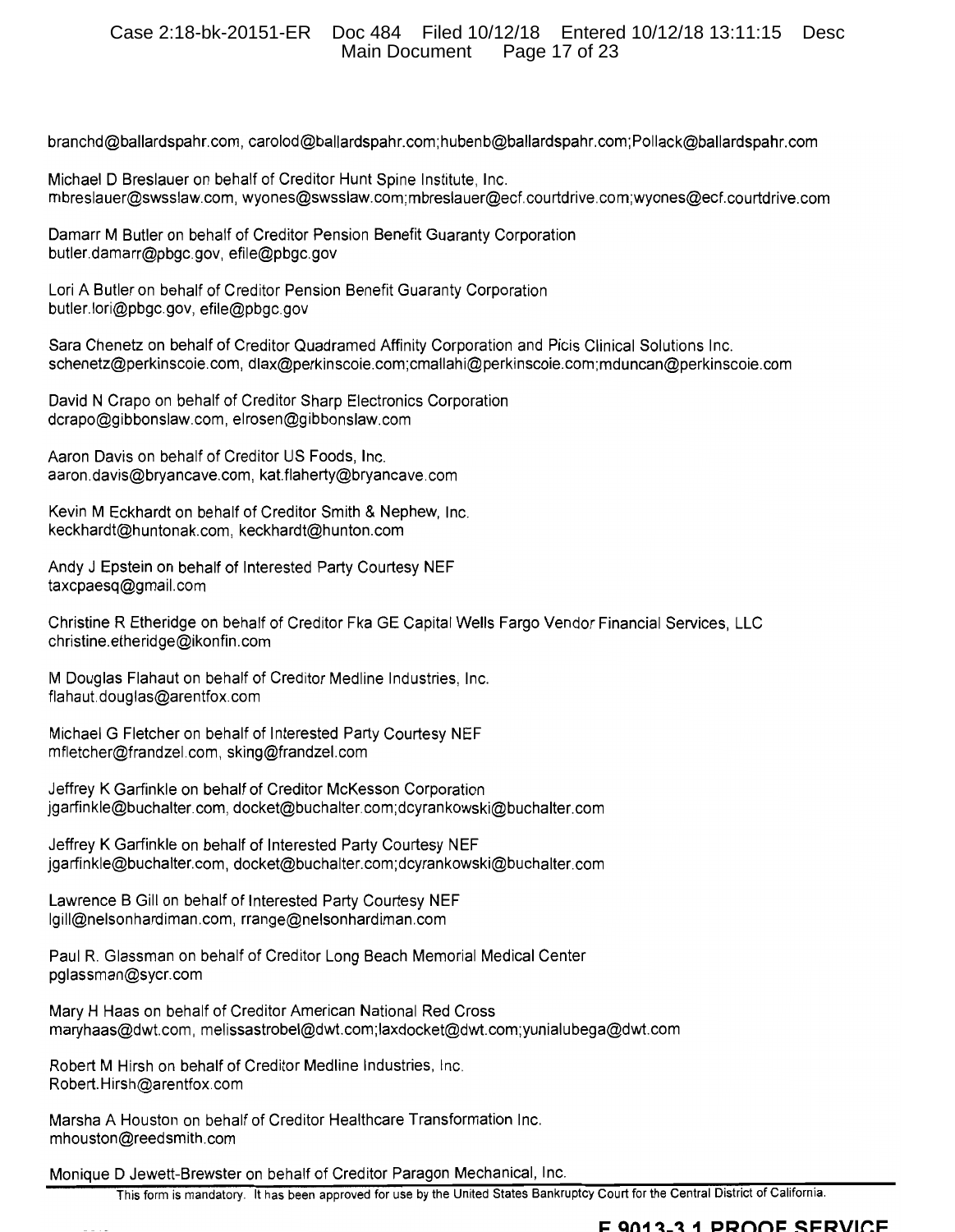mjb@hopkinscarley.com, jkeehnen@hopkinscarley.com

Lance N Jurich on behalf of Creditor ALLY BANK ljurich@loeb.com, karnote@loeb.com;ladocket@loeb.com

Ivan L Kallick on behalf of Interested Party Ivan Kallick ikallick@manatt.com, ihernandez@manatt.com

Monica Y Kim on behalf of Health Care Ombudsman Jacob Nathan Rubin myk@Inbrb.com, myk@ecf.inforuptcy.com

Gary E Klausner on behalf of Interested Party Courtesy NEF gek@Inbyb.com

Joseph A Kohanski on behalf of Creditor United Nurses Associations of CA/Union of Health Care Professionals jkohanski@bushgottlieb.com, kireland@bushgottlieb.com

Chris D. Kuhner on behalf of Creditor OCH Forest 1, General Partner of O'Connor Health Center 1, a limited partnership c.kuhner@kornfieldlaw.com

Darryl S Laddin on behalf of Creditor c/o Darryl S. Laddin Sysco Los Angeles, Inc. bkrfilings@agg.com

Richard A Lapping on behalf of Creditor Retirement Plan for Hospital Employees richard@lappinglegal.com

David E Lemke on behalf of Creditor ALLY BANK david.lemke@wallerlaw.com, chris.cronk@wallerlaw.com;Melissa.jones@wallerlaw.com;cathy.thomas@wallerlaw.com

Elan S Levey on behalf of Creditor Federal Communications Commission elan.levey@usdoj.gov, louisa.lin@usdoj.gov

Elan S Levey on behalf of Creditor Pension Benefit Guaranty Corporation elan.levey@usdoj.gov, louisa.lin@usdoj.gov

Elan S Levey on behalf of Creditor United States Department of Health and Human Services elan.levey@usdoj.gov, louisa.lin@usdoj.gov

Samuel R Maizel on behalf of Debtor De Paul Ventures - San Jose Dialysis, LLC samuel.maizel@dentons.com, alicia.aguilar@dentons.com;docket.general.lit.LOS@dentons.com;tania.moyron@dentons.com;kathryn.howard@dentons. com;joan.mack@dentons.com

Samuel R Maizel on behalf of Debtor Verity Business Services samuel.maizel@dentons.com, alicia.aguilar@dentons.com;docket.general.lit.LOS@dentons.com;tania.moyron@dentons.com;kathryn.howard@dentons. com;joan.mack@dentons.com

Samuel R Maizel on behalf of Debtor Verity Health System of California, Inc. samuel.maizel@dentons.com, alicia.aguilar@dentons.com;docket.general.lit.LOS@dentons.com;tania.moyron@dentons.com;kathryn.howard@dentons. com;joan.mack@dentons.com

Samuel R Maizel on behalf of Debtor Verity Holdings, LLC samuel.maizel@dentons.com, alicia.aguilar@dentons.com;docket.general.lit.LOS@dentons.com;tania.moyron@dentons.com;kathryn.howard@dentons. com;joan.mack@dentons.com

This form is mandatory. It has been approved for use by the United States Bankruptcy Court for the Central District of California.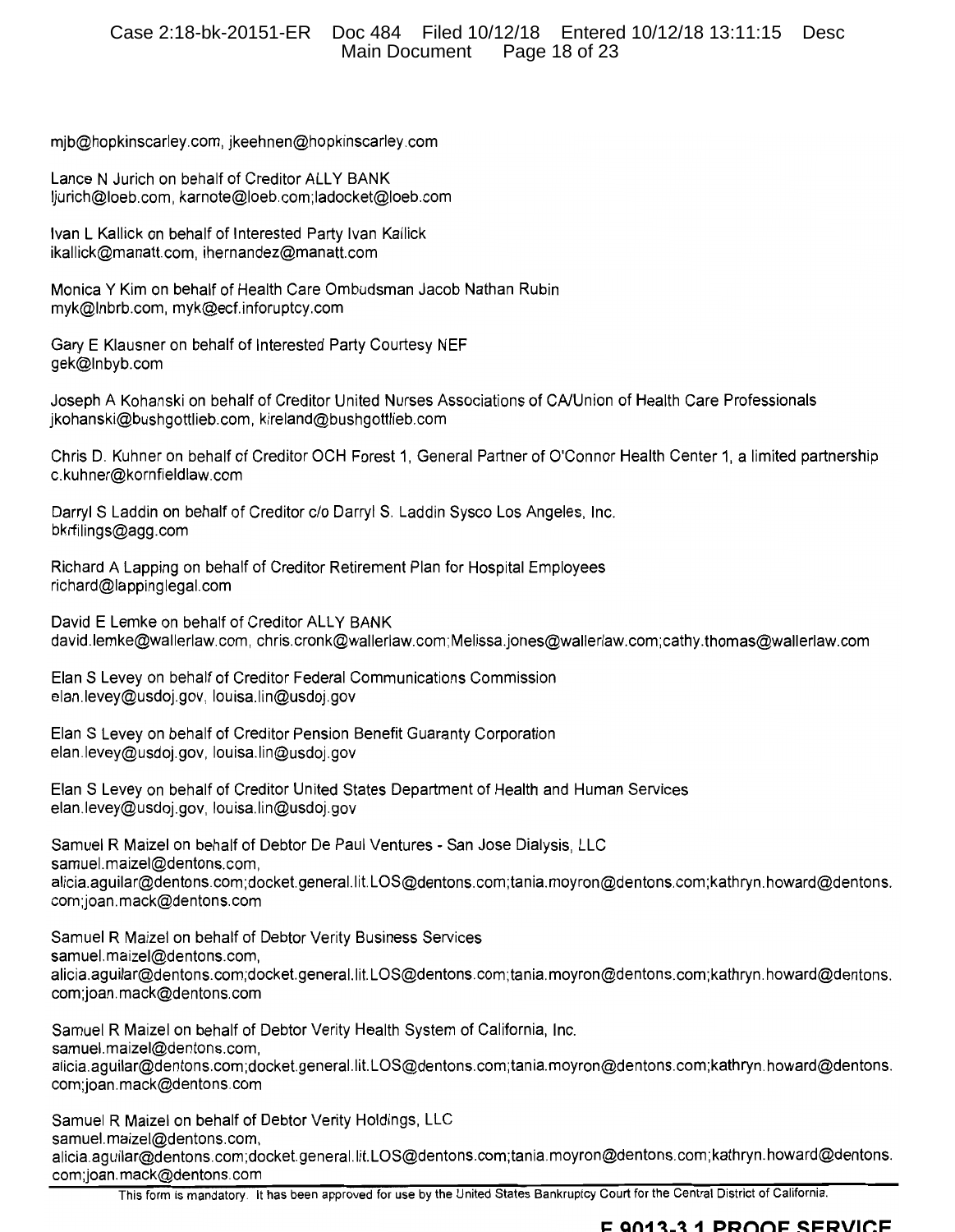### Case 2:18-bk-20151-ER Doc 484 Filed 10/12/18 Entered 10/12/18 13:11:15 Desc Main Document Page 19 of 23

Samuel R Maizel on behalf of Debtor Verity Medical Foundation samuel.maizel@dentons.com, alicia.aguilar@dentons.com;docket.general.lit.LOS@dentons.com;tania.moyron@dentons.com;kathryn.howard@dentons. com;joan.mack@dentons.com Samuel R Maizel on behalf of Plaintiff Verity Health System of California, Inc. samuel.maizel@dentons.com. alicia.aguilar@dentons.com;docket.general.lit.LOS@dentons.com;tania.moyron@dentons.com;kathryn.howard@dentons. com;joan.mack@dentons.com Alvin Mar on behalf of U.S. Trustee United States Trustee (LA) alvin.mar@usdoj.gov Craig G Margulies on behalf of Interested Party Courtesy NEF Craig@MarguliesFaithlaw.com, Victoria@MarguliesFaithlaw.com;Helen@MarguliesFaithlaw.com Hutchison B Meltzer on behalf of Interested Party Attorney General For The State Of Ca hutchison.meltzer@doj.ca.gov, Alicia.Berry@doj.ca.gov John A Moe, II on behalf of Debtor O'Connor Hospital john.moe@dentons.com, glenda.spratt@dentons.com.derry.kalve@dentons.com.jennifer.wall@dentons.com.andy.jinnah@dentons.com.bryan.bate s@dentons.com John A Moe, II on behalf of Debtor O'Connor Hospital Foundation john.moe@dentons.com, glenda.spratt@dentons.com,derry.kalve@dentons.com,jennifer.wall@dentons.com,andy.jinnah@dentons.com,bryan.bate s@dentons.com John A Moe, II on behalf of Debtor St. Francis Medical Center john.moe@dentons.com. glenda.spratt@dentons.com.derry.kalve@dentons.com.jennifer.wall@dentons.com.andy.jinnah@dentons.com.bryan.bate s@dentons.com John A Moe, II on behalf of Debtor St. Francis Medical Center of Lynwood Foundation john.moe@dentons.com. glenda.spratt@dentons.com,derry.kalve@dentons.com,jennifer.wall@dentons.com,andy.jinnah@dentons.com,bryan.bate s@dentons.com John A Moe, II on behalf of Debtor St. Vincent Dialysis Center, Inc. john.moe@dentons.com, glenda.spratt@dentons.com,derry.kalve@dentons.com,jennifer.wall@dentons.com,andy.jinnah@dentons.com,bryan.bate s@dentons.com John A Moe, II on behalf of Debtor St. Vincent Foundation john.moe@dentons.com, glenda.spratt@dentons.com.derry.kalve@dentons.com.jennifer.wall@dentons.com.andy.jinnah@dentons.com.bryan.bate s@dentons.com John A Moe, II on behalf of Debtor Verity Health System of California, Inc.

john.moe@dentons.com.

glenda.spratt@dentons.com,derry.kalve@dentons.com,jennifer.wall@dentons.com,andy.jinnah@dentons.com,bryan.bate s@dentons.com

Monserrat Morales on behalf of Interested Party Courtesy NEF mmorales@marquliesfaithlaw.com, Victoria@marguliesfaithlaw.com;Helen@marguliesfaithlaw.com

This form is mandatory. It has been approved for use by the United States Bankruptcy Court for the Central District of California.

#### E 0013.3.1 DDOOF SERVICE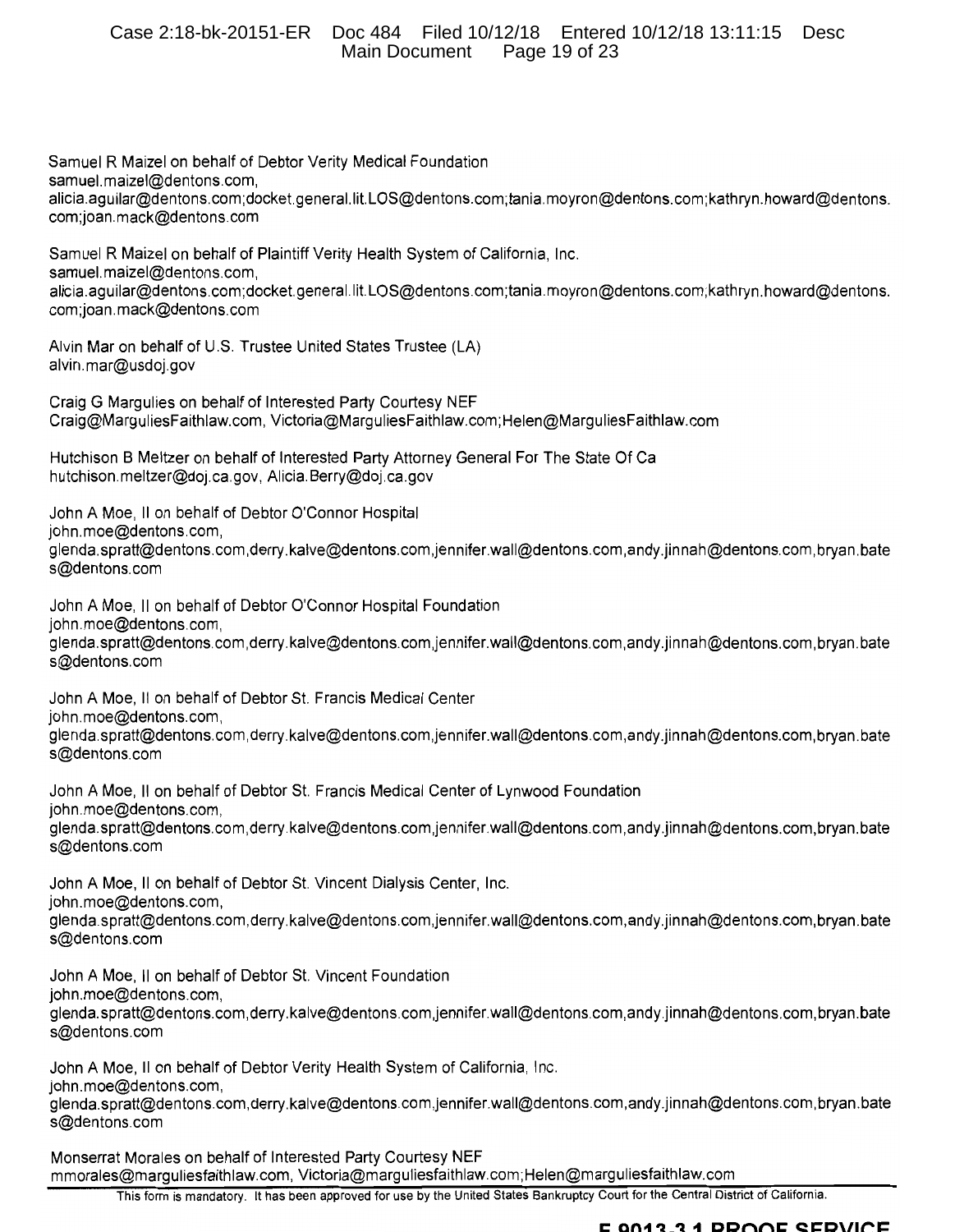### Case 2:18-bk-20151-ER Doc 484 Filed 10/12/18 Entered 10/12/18 13:11:15 Desc Main Document Page 20 of 23

Kevin H Morse on behalf of Interested Party Courtesy NEF kevin.morse@saul.com, rmarcus@AttorneyMM.com;sean.williams@saul.com

Marianne S Mortimer on behalf of Creditor Premier, Inc. mmortimer@sycr.com, jrothstein@sycr.com

Tania M Moyron on behalf of Debtor De Paul Ventures, LLC tania.moyron@dentons.com, chris.omeara@dentons.com

Tania M Moyron on behalf of Debtor Saint Louise Regional Hospital Foundation tania.moyron@dentons.com, chris.omeara@dentons.com

Tania M Moyron on behalf of Debtor Seton Medical Center tania.moyron@dentons.com, chris.omeara@dentons.com

Tania M Moyron on behalf of Debtor Seton Medical Center Foundation tania.moyron@dentons.com, chris.omeara@dentons.com

Tania M Moyron on behalf of Debtor St. Louise Regional Hospital tania.moyron@dentons.com, chris.omeara@dentons.com

Tania M Moyron on behalf of Debtor St. Vincent Medical Center tania.moyron@dentons.com, chris.omeara@dentons.com

Tania M Moyron on behalf of Debtor Verity Health System of California, Inc. tania.moyron@dentons.com, chris.omeara@dentons.com

Tania M Moyron on behalf of Plaintiff Verity Health System of California, Inc. tania.movron@dentons.com, chris.omeara@dentons.com

Alan I Nahmias on behalf of Interested Party Courtesy NEF anahmias@mbnlawyers.com, jdale@mbnlawyers.com

Alan I Nahmias on behalf of Interested Party Alan I Nahmias anahmias@mbnlawyers.com, jdale@mbnlawyers.com

Jennifer L Nassiri on behalf of Creditor Old Republic Insurance Company, et al jennifernassiri@quinnemanuel.com

Mark A Neubauer on behalf of Creditor St. Vincent IPA Medical Corporation mneubauer@carltonfields.com, mlrodriguez@carltonfields.com;smcloughlin@carltonfields.com;schau@carltonfields.com

Mark A Neubauer on behalf of Interested Party Courtesy NEF mneubauer@carltonfields.com, mlrodriguez@carltonfields.com;smcloughlin@carltonfields.com;schau@carltonfields.com

Bryan L Ngo on behalf of Interested Party All Care Medical Group, Inc bngo@fortislaw.com. BNqo@bluecapitallaw.com;SPicariello@fortislaw.com;JNguyen@fortislaw.com;JNguyen@bluecapitallaw.com

Bryan L Ngo on behalf of Interested Party All Care Medical Group, Inc. bngo@fortislaw.com, BNgo@bluecapitallaw.com;SPicariello@fortislaw.com;JNguyen@fortislaw.com;JNguyen@bluecapitallaw.com

Melissa T Ngo on behalf of Creditor Pension Benefit Guaranty Corporation ngo.melissa@pbgc.gov, efile@pbgc.gov

This form is mandatory. It has been approved for use by the United States Bankruptcy Court for the Central District of California.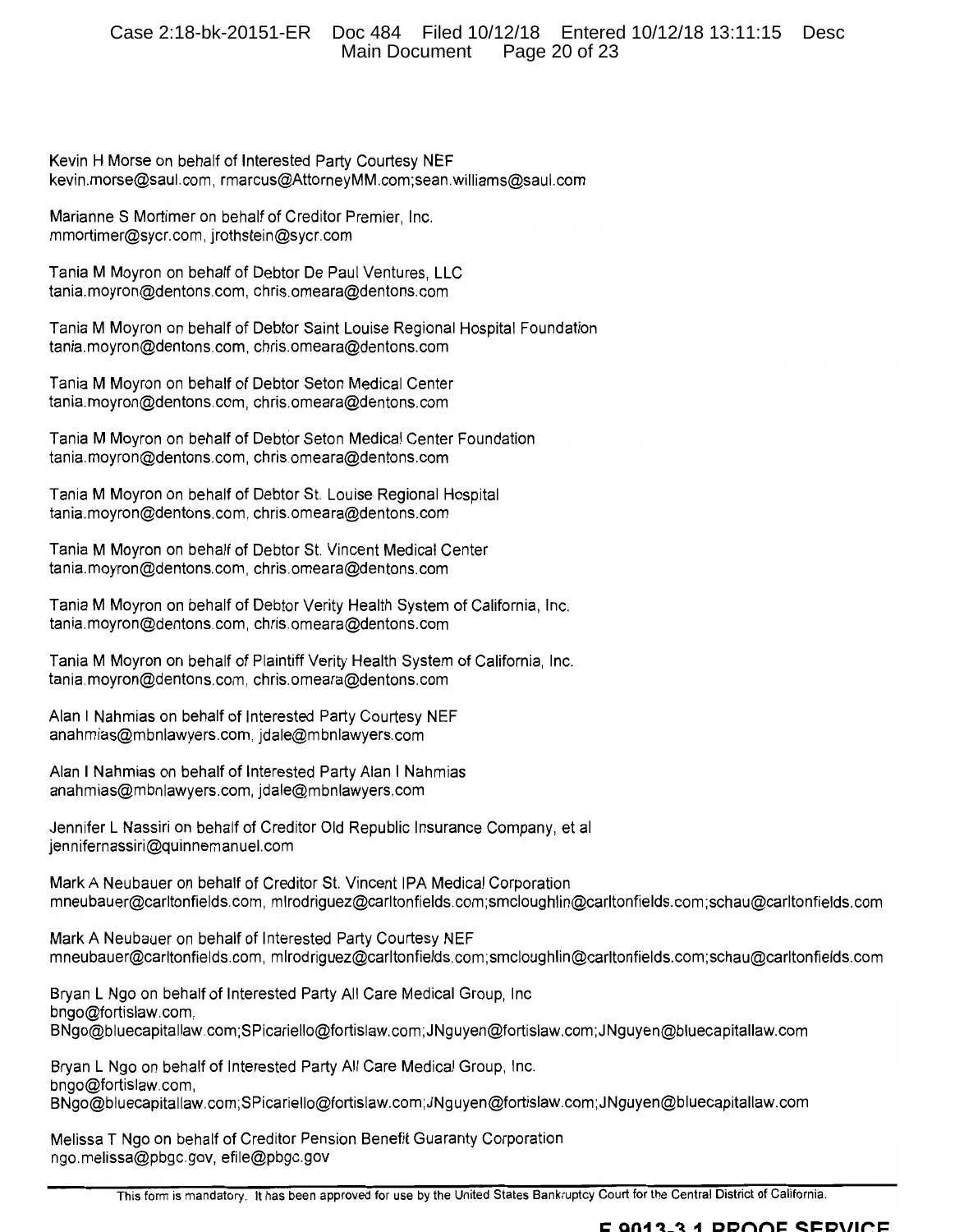#### Case 2:18-bk-20151-ER Doc 484 Filed 10/12/18 Entered 10/12/18 13:11:15 Desc **Main Document** Page 21 of 23

Abigail V O'Brient on behalf of Creditor UMB Bank, N.A., as master indenture trustee and Wells Fargo Bank, National Association, as indenture trustee avobrient@mintz.com, docketing@mintz.com;DEHashimoto@mintz.com;nleali@mintz.com

Abigail V O'Brient on behalf of Interested Party Courtesy NEF avobrient@mintz.com, docketing@mintz.com;DEHashimoto@mintz.com;nleali@mintz.com

Aram Ordubegian on behalf of Creditor Medline Industries, Inc. ordubegian.aram@arentfox.com

Paul J Pascuzzi on behalf of Creditor Toyon Associates, Inc. ppascuzzi@ffwplaw.com, Inlasley@ffwplaw.com

Mark D Plevin on behalf of Interested Party Courtesy NEF mplevin@crowell.com, cromo@crowell.com

David M Poitras on behalf of Interested Party Courtesy NEF dpoitras@wedgewood-inc.com, dpoitras@jmbm.com;dmarcus@wedgewood-inc.com;aguisinger@wedgewood-inc.com

Lori L Purkey on behalf of Creditor Stryker Corporation bareham@purkeyandassociates.com

William M Rathbone on behalf of Interested Party Cigna Healthcare of California, Inc., and Llife Insurance Company of North America wrathbone@gordonrees.com, jmydlandevans@gordonrees.com;sdurazo@gordonrees.com

Michael B Reynolds on behalf of Creditor California Physicians' Service dba Blue Shield of California mreynolds@swlaw.com, kcollins@swlaw.com

Michael B Reynolds on behalf of Interested Party Courtesy NEF mreynolds@swlaw.com, kcollins@swlaw.com

Emily P Rich on behalf of Creditor SEIU United Healthcare Workers - West erich@unioncounsel.net, bankruptcycourtnotices@unioncounsel.net

Emily P Rich on behalf of Creditor Stationary Engineers Local 39 erich@unioncounsel.net, bankruptcycourtnotices@unioncounsel.net

Emily P Rich on behalf of Creditor Stationary Engineers Local 39 Health and Welfare Trust Fund erich@unioncounsel.net, bankruptcycourtnotices@unioncounsel.net

Emily P Rich on behalf of Creditor Stationary Engineers Local 39 Pension Trust Fund erich@unioncounsel.net, bankruptcycourtnotices@unioncounsel.net

Debra Riley on behalf of Creditor California Statewide Communities Development Authority driley@allenmatkins.com, jbatiste@allenmatkins.com

Julie H Rome-Banks on behalf of Creditor Bay Area Surgical Management, LLC julie@bindermalter.com

Mary H Rose on behalf of Interested Party Courtesy NEF mrose@buchalter.com, salarcon@buchalter.com

Megan A Rowe on behalf of Interested Party Courtesy NEF mrowe@dsrhealthlaw.com, lwestoby@dsrhealthlaw.com

Nathan A Schultz on behalf of Creditor Swinerton Builders

This form is mandatory. It has been approved for use by the United States Bankruptcy Court for the Central District of California.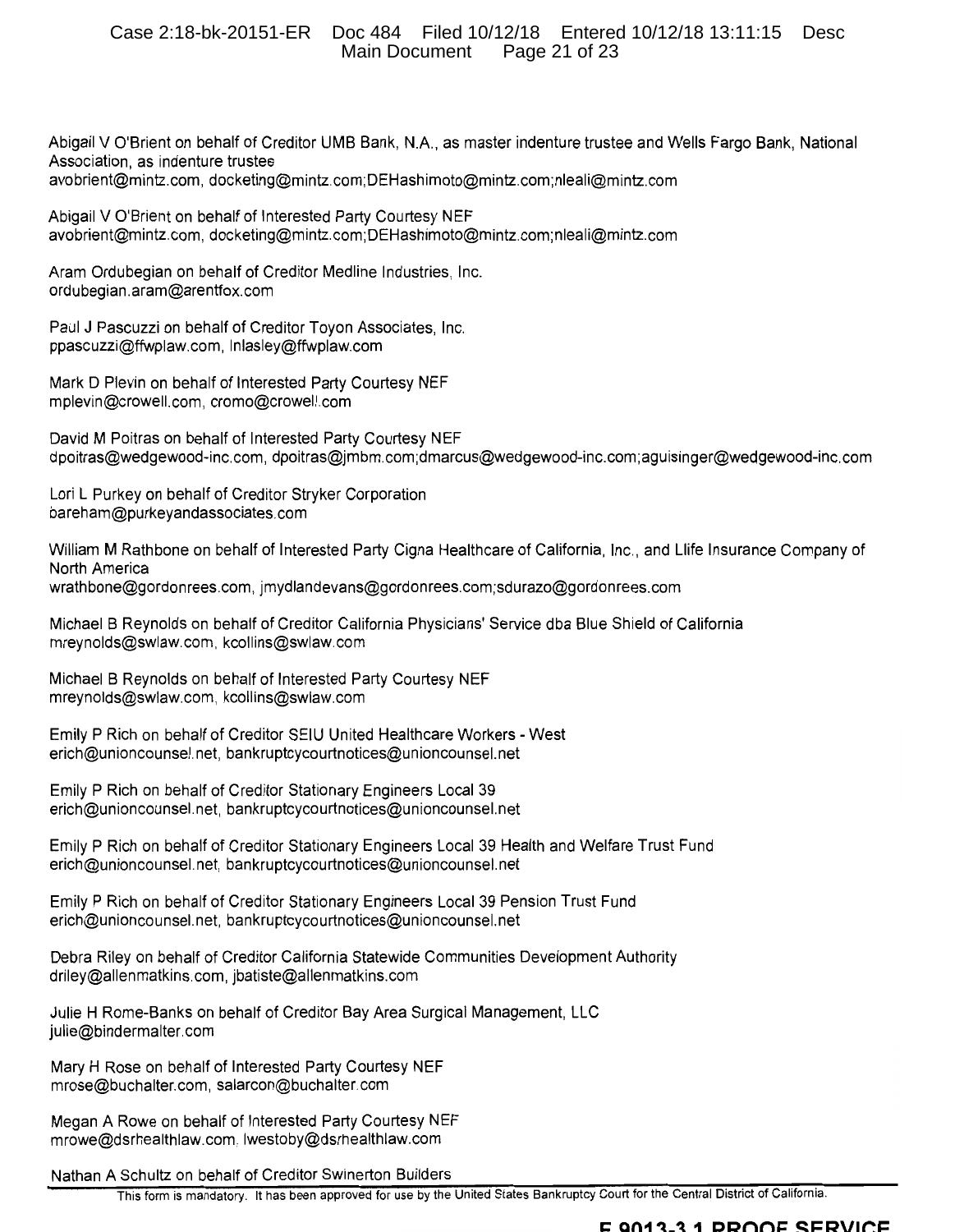#### Case 2:18-bk-20151-ER Doc 484 Filed 10/12/18 Entered 10/12/18 13:11:15 Desc **Main Document** Page 22 of 23

nschultz@foxrothschild.com

Mark A Serlin on behalf of Creditor RightSourcing, Inc. ms@swilplaw.com, mor@swilplaw.com

Rosa A Shirley on behalf of Interested Party Courtesy NEF rshirley@nelsonhardiman.com, rrange@nelsonhardiman.com;lgill@nelsonhardiman.com

Kyrsten Skogstad on behalf of Creditor California Nurses Association kskogstad@calnurses.org, rcraven@calnurses.org

Michael St James on behalf of Interested Party Medical Staff of Seton Medical Center ecf@stjames-law.com

Jason D Strabo on behalf of Creditor U.S. Bank National Association, not individually, but as Indenture Trustee jstrabo@mwe.com, ahoneycutt@mwe.com

Sabrina L Streusand on behalf of Creditor NTT DATA Services Holding Corporation Streusand@slollp.com

Ralph J Swanson on behalf of Creditor O'Connor Building LLC ralph.swanson@berliner.com, sabina.hall@berliner.com

Gary F Torrell on behalf of Interested Party Courtesy NEF gft@vrmlaw.com

United States Trustee (LA) ustpregion16.la.ecf@usdoj.gov

Matthew S Walker on behalf of Creditor Stanford Health Care matthew.walker@pillsburylaw.com, candy.kleiner@pillsburylaw.com

Matthew S Walker on behalf of Interested Party Matthew S Walker matthew.walker@pillsburylaw.com, candy.kleiner@pillsburylaw.com

Jason Wallach on behalf of Interested Party Courtesy NEF jwallach@ghplaw.com, g33404@notify.cincompass.com

Kenneth K Wang on behalf of Creditor California Department of Health Care Services kenneth.wang@doj.ca.gov, Jennifer.Kim@doj.ca.gov;susan.lincoln@doj.ca.gov;yesenia.caro@doj.ca.gov

Phillip K Wang on behalf of Creditor Delta Dental of California phillip.wang@rimonlaw.com, david.kline@rimonlaw.com

Gerrick Warrington on behalf of Interested Party Courtesy NEF gwarrington@frandzel.com, dwise@frandzel.com

Latonia Williams on behalf of Creditor AppleCare Medical Group lwilliams@goodwin.com, bankruptcy@goodwin.com

Latonia Williams on behalf of Creditor AppleCare Medical Group, Inc. lwilliams@goodwin.com, bankruptcy@goodwin.com

Latonia Williams on behalf of Creditor AppleCare Medical Management, LLC lwilliams@goodwin.com, bankruptcy@goodwin.com

Latonia Williams on behalf of Creditor St. Francis Inc.

This form is mandatory. It has been approved for use by the United States Bankruptcy Court for the Central District of California.